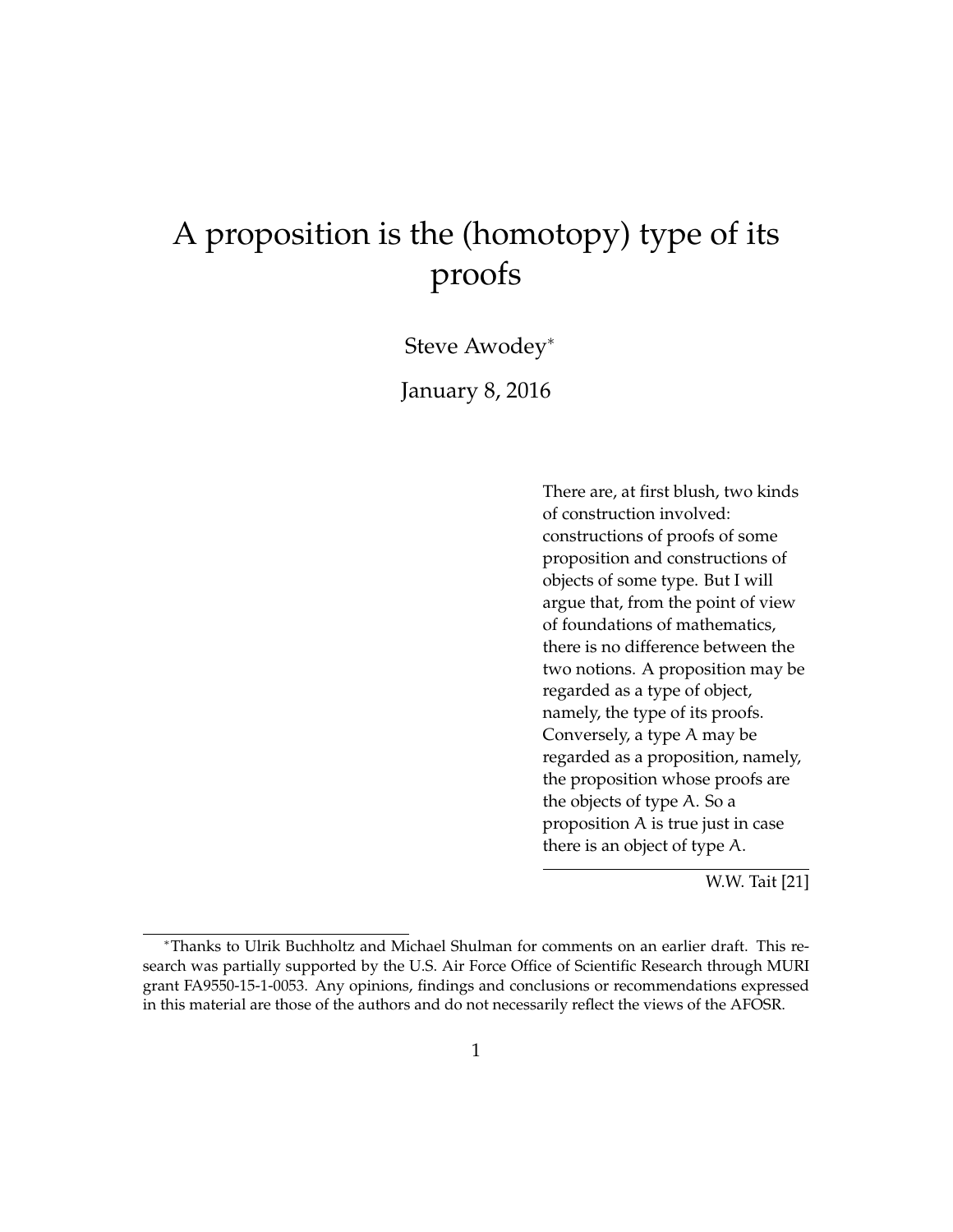### **Overview**

*Homotopy type theory* is a new field devoted to a recently discovered connection between Logic and Topology — more specifically, between constructive type theory, which was originally invented as a constructive foundation for mathematics and now has many applications in the theory of programming languages and formal proof verification, and homotopy theory, a branch of algebraic topology devoted to the study of continuous deformations of geometric spaces and mappings. The basis of homotopy type theory is an interpretation of the system of intensional type theory into abstract homotopy theory. As a result of this interpretation, one can construct new kinds of models of constructive logic and study that system semantically, e.g. proving consistency and independence results. Conversely, constructive type theory can also be used as a formal calculus to reason about abstract homotopy. This is particularly interesting in light of the fact that the type theory used underlies several computational proof assistants, such as Coq and Agda; this allows one to use those systems to reason formally about homotopy theory and fully verify the correctness of definitions and proofs using these computer proof systems. Potentially, this could provide a useful tool for mathematicians working in fields like homotopy theory and higher category theory. Finally, new logical principles and constructions based on homotopical and higher categorical intuitions can be added to the system, providing a way to formalize many classical spaces and sophisticated mathematical constructions. Examples include the socalled *higher inductive types* and the *univalence axiom* of Voevodsky.

More broadly, *univalent foundations* is an ambitious new program for foundations of mathematics, proposed by Voevodsky, which is based roughly on homotopy type theory and intended to capture a very broad range of mathematics (I am reluctant to use the phrase "All of Mathematics", but there is nothing in particular that could not, in principle, be done). The new univalence axiom, which roughly speaking implies that isomorphic structures can be identified, and the general point of view that it promotes sharpen the expressiveness of the system and make it more powerful, so that new concepts can be isolated and new constructions can be carried out, and others that were previously ill-behaved (such as quotients) can be better controlled. The system is not only more expressive and powerful than previous type- and set-theoretic systems of foundations; it also has two further, distinct novelties: it is still amenable to computer formalizations, and it captures a conception of mathematics that is distinctly "structural". These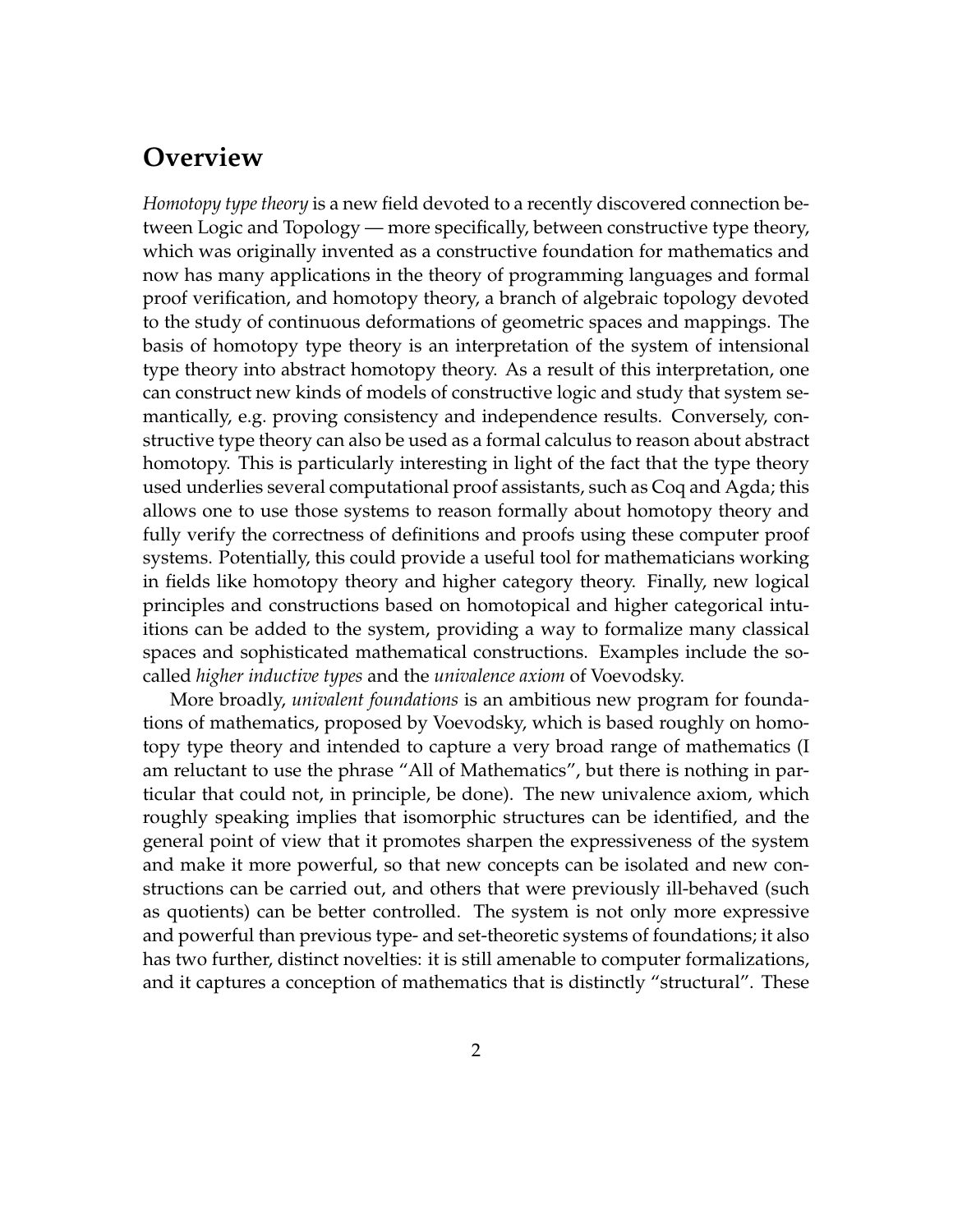two seemingly unrelated aspects, one practical, the other philosophical, are in fact connected in a rather subtle way. The structural character of the system, which the univalence axiom requires and indeed strengthens, permits the use of a new "synthetic" style of foundational axiomatics which is quite different from conventional axiomatic foundations. One might call the conventional, set-theoretic style of foundations an "analytic" (or perhaps "bottom-up") approach, which "analyses" mathematical objects into constituent *material* (e.g. sets or numbers), or at least constructs appropriate "surrogate objects" from such material — think of real numbers as Dedekind cuts of rationals. By contrast, the "synthetic" (or "topdown") approach permitted by univalent foundations is based on describing the fundamental *structure* of mathematical objects in terms of their universal properties, which in type theory are given by rules of inference determining directly how the new objects map to and from all other ones. This fundamental shift in foundational methodology has the practical effect of simplifying and shortening many proofs by taking advantage of a more axiomatic approach, as opposed to the more laborious analytic constructions. $^1$  Indeed, in a relatively short time, a large amount of classical mathematics has already been developed in this new system: basic homotopy theory, category theory, real analysis, the cumulative hierarchy of set theory, and many other topics. The proofs of some very sophisticated, highlevel theorems have now been fully formalized and verified by computer proof assistants — a foundational achievement that would be very difficult to match using conventional, "analytic" style foundational methods.

Indeed, this combination of a synthetic foundational methodology and a powerful computational implementation has the potential to give new life, and a new twist, to the old idea of reducing mathematics to a purely formal calculus. Explicit formalizations that were once too tedious or complicated to be done by hand can now be accomplished in practice with a combination of synthetic methods and computer assistance. This new formal reduction of mathematics raises again the epistemological question of whether, and in what sense, the type-theoretic basis of the formal system is purely "logical", and what this means about mathematics and the nature of a priori knowledge. That is a question of significant philosophical interest, but it is perhaps better pursued independently, once the mathematical issues related to the formalization itself are more settled.

 $1$ In a related context, it has been said that such an approach has "all the advantages of theft over honest toil", but the issue of how to *justify* the rules for new constructions can be separated from that of their expedience.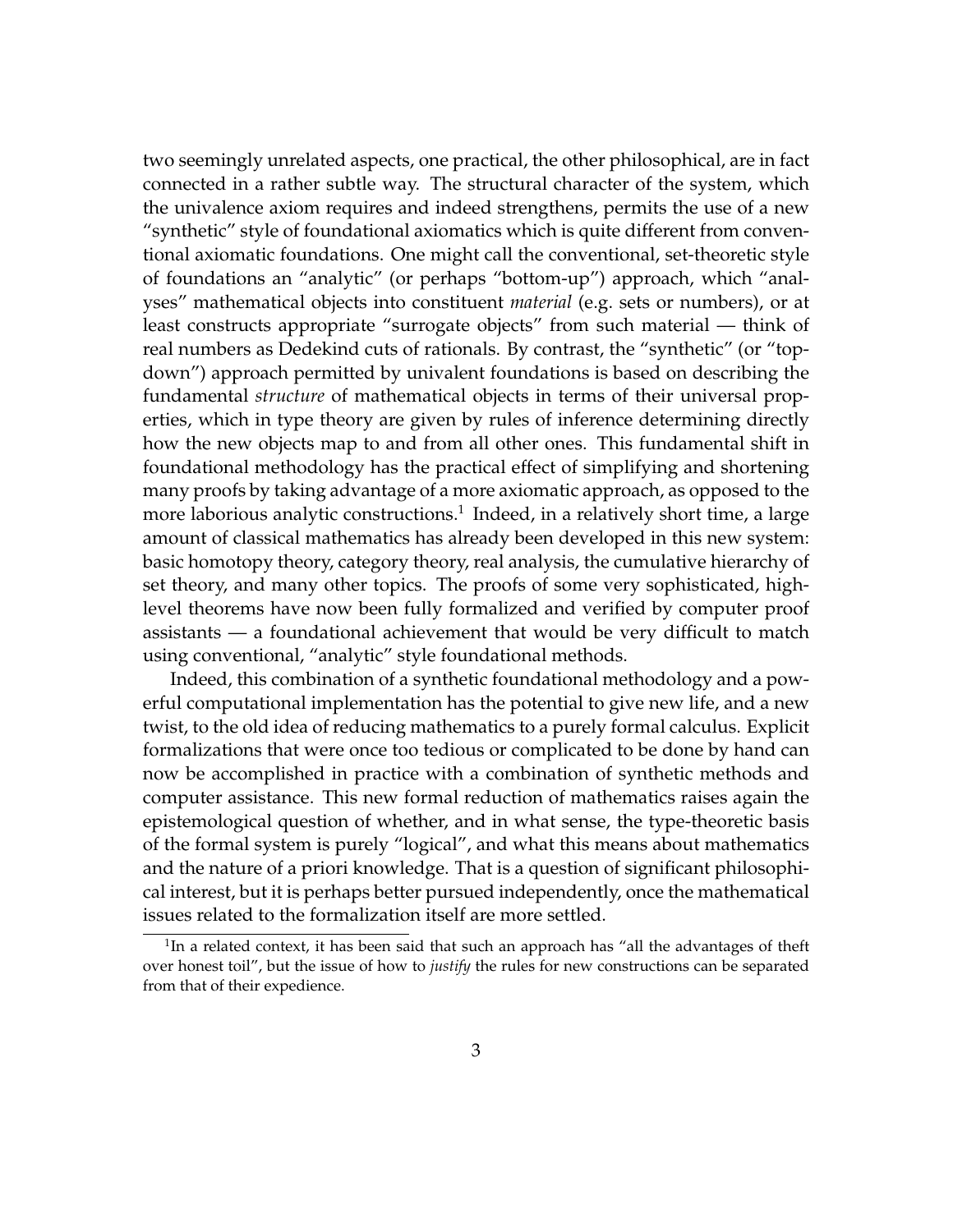# **1 Type theory**

In its current form, constructive type theory is the result of contributions made by several different people, working both independently and in collaboration. Without wanting to give an exhaustive history (for one such, see [12]), it may be said that essential early contributions were made by H. Curry, W. Howard, F.W. Lawvere, P. Martin-Löf, D.S. Scott, and W.W. Tait.

Informally, the basic system consists of the following ingredients:

- **Types**:  $X, Y, \ldots, A \times B, A \rightarrow B, \ldots$ , including both primitive types and typeforming operations, which construct new types from given ones, such as the product type  $A \times B$  and the function type  $A \rightarrow B$ .
- **Terms**:  $a : A$ ,  $b : B$ , ..., including variables  $x : A$  for all types, primitive terms b : B, and term-forming operations like  $\langle a, b \rangle : A \times B$  and  $\lambda x.b(x)$  :  $A \rightarrow B$  associated to the type-forming operations.

One essential novelty is the use of so-called *dependent types*, which are regarded as "parametrized" types or *type families indexed over a type*.

• **Dependent Types:**  $x : A \vdash B(x)$  means that  $B(x)$  is a type for each  $x : A$ , and thus it can be thought of as a function from A to types. Moreover, one can have iterated dependencies, such as:

 $x : A \vdash B(x)$  $x : A, y : B(x) \vdash C(x, y)$  $x : A, y : B(x), z : C(x, y) \vdash D(x, y, z)$ etc.

- **Dependent Type Constructors**: There are special type constructors for dependent types, such as the sum  $\sum_{x:A} B(x)$  and product  $\prod_{x:A} B(x)$  operations. Associated to these are term constructors that act on dependent terms  $x : A \vdash b(x) : B(x)$ , such as  $\lambda x.b(x) : \prod_{x : A} B(x)$ .
- **Equations:** As in an algebraic theory, there are then equations  $s = t : A$ between terms of the same type, such as  $(\lambda x.b(x))(a) = b(a) : B(a)$ .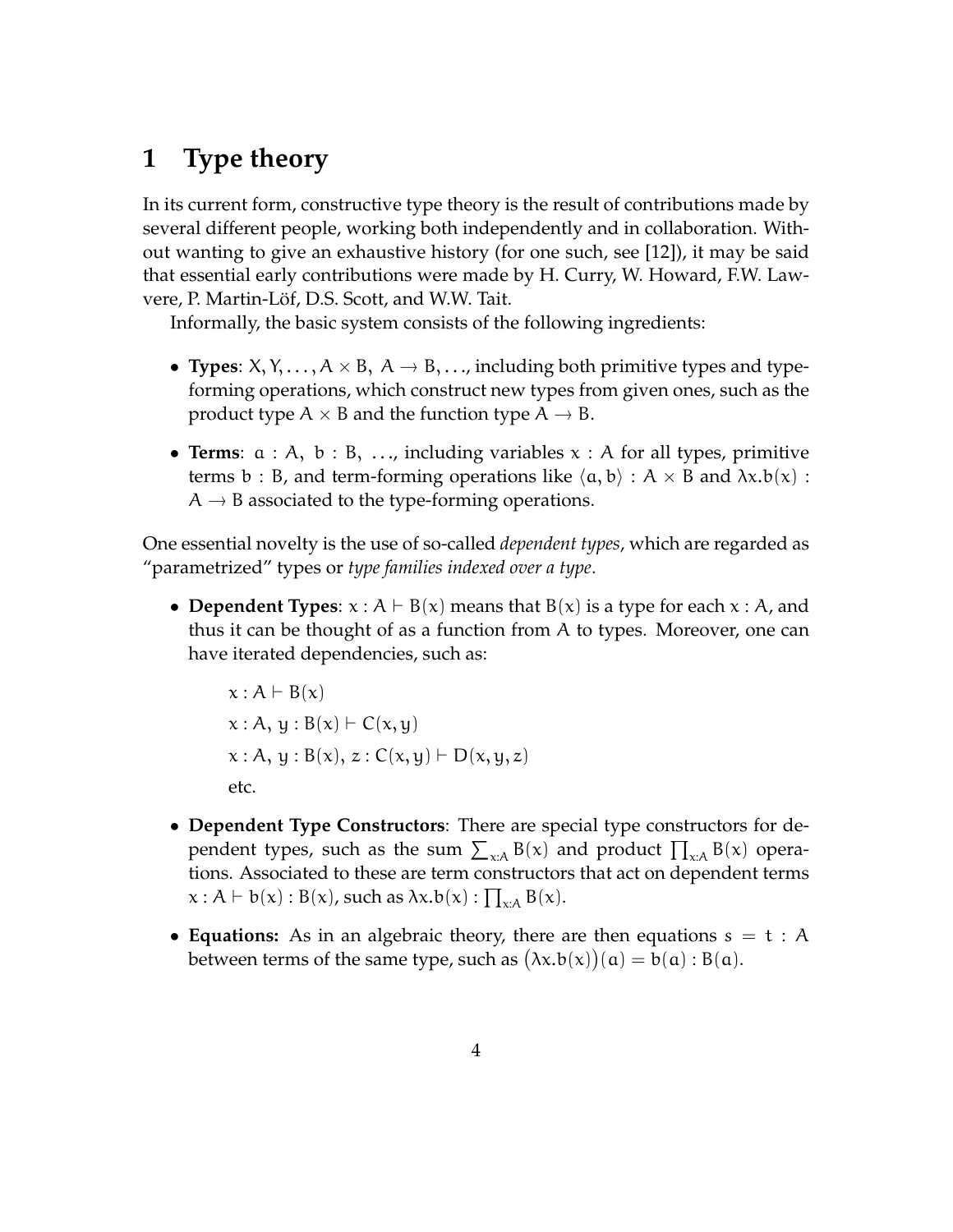The entire system of constructive type theory is a formal calculus of such typed terms and equations, usually presented as a deductive system by formal rules of inference. For one modern presentation, see the appendix to [22]. This style of type theory is somewhat different from the Frege-Russell style systems of which it is a descendant. It was originally intended as a foundation for *constructive* mathematics, and it has a distinctly "predicative" character — for instance, it is usually regarded as open-ended with respect to the addition of new type- and term-forming operations, such as universes, so that one does not make use of the notion of "all types" in the way that set-theory admits statements about "all sets" via its first-order logical formulation. Type theory is now used widely in the theory of programming languages and as the basis of computerized proof systems, in virtue of its good computational properties.

#### **Propositions as types**

The system of type theory has a curious dual interpretation:

- On the one hand, there is the interpretation as **mathematical** objects: the types are some sort of constructive "sets", and the terms are the "elements" of these sets, which are being built up according to the stated rules of construction.
- But there is also a second, **logical** interpretation: the types are "propositions" about mathematical objects, and their terms are "proofs" of the corresponding propositions, which are being derived in a deductive system.

This is known as the *Curry-Howard correspondence*, and it can be displayed as follows:

|  |  |  | $\begin{array}{ c c c c c }\hline \rule{0pt}{1.2ex}\rule{0pt}{0.2ex}\rule{0pt}{0.2ex}\hline \rule{0pt}{0.2ex}\rule{0pt}{0.2ex}\hline \rule{0pt}{0.2ex}\rule{0pt}{0.2ex}\hline \rule{0pt}{0.2ex}\rule{0pt}{0.2ex}\hline \rule{0pt}{0.2ex}\rule{0pt}{0.2ex}\hline \rule{0pt}{0.2ex}\hline \rule{0pt}{0.2ex}\hline \rule{0pt}{0.2ex}\hline \rule{0pt}{0.2ex}\hline \rule{0pt}{0.2ex}\hline \rule{0pt}{0.2ex}\$ |
|--|--|--|-------------------------------------------------------------------------------------------------------------------------------------------------------------------------------------------------------------------------------------------------------------------------------------------------------------------------------------------------------------------------------------------------------------|
|  |  |  | $\Big \perp\Big \intercal\Big \;{\sf A}\lor{\sf B}\;\Big \;{\sf A}\land{\sf B}\;\Big \;{\sf A}\Rightarrow{\sf B}\;\Big \;\;\exists_{\sf x:A}{\sf B}({\sf x})\;\;\Big \;\;\forall_{\sf x:A}{\sf B}({\sf x})\;\;\Big \;$                                                                                                                                                                                      |

For instance, regarded as propositions, A and B have a conjunction  $A \wedge B$ , a proof of which corresponds to a pair of proofs a of A and b of B (via the  $\wedge$ introduction and elimination rules), and so the terms of  $A \wedge B$ , regarded as a type, are just pairs  $\langle a, b \rangle : A \times B$  where  $a : A$  and  $b : B$ . Similarly, a proof of the implication  $A \Rightarrow B$  is a function f that, when applied to a proof  $\alpha : A$  returns a proof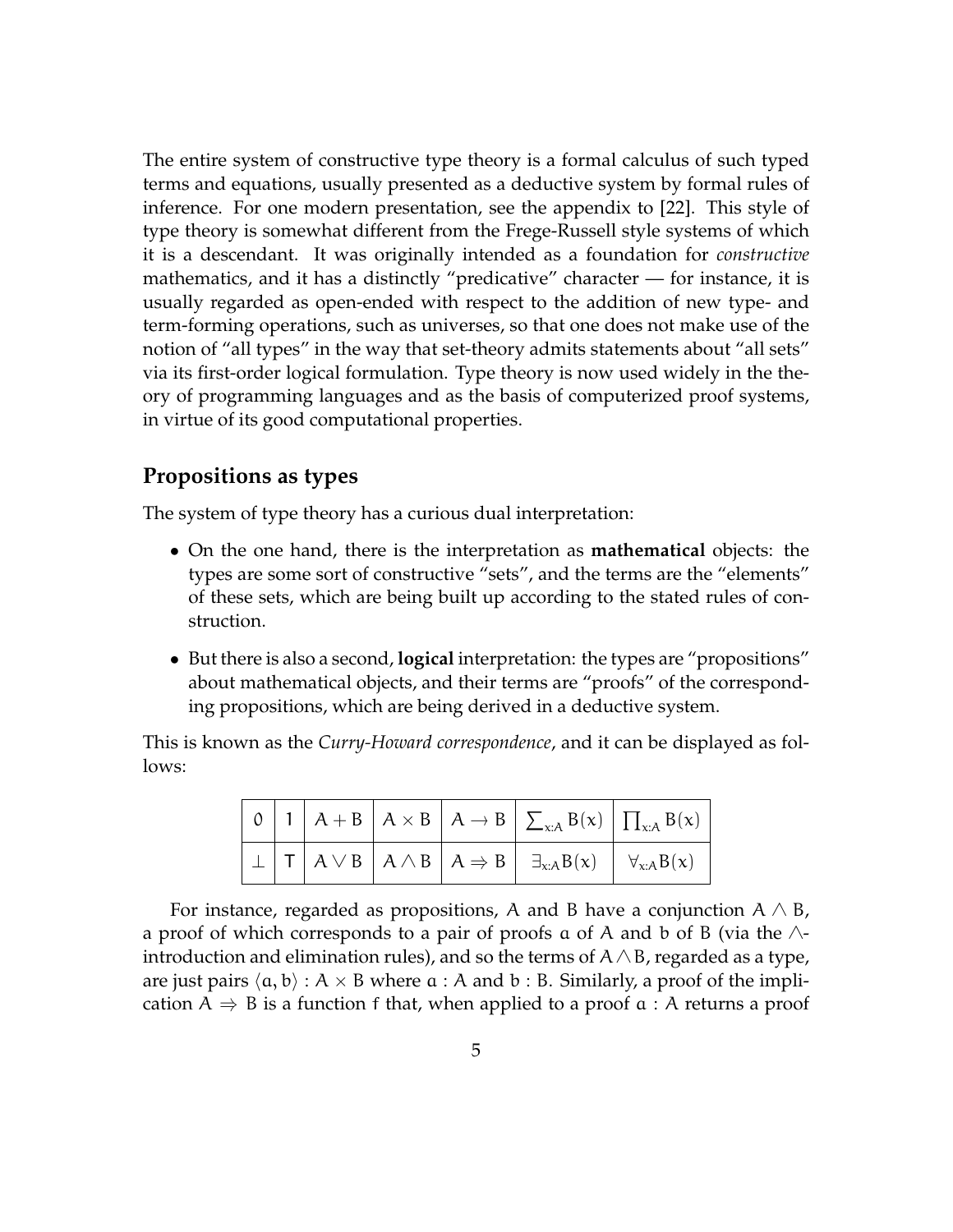$f(a) : B$  (*modus ponens*), and so  $f : A \rightarrow B$ . The interpretation of the existential quantifer  $\exists_{x:A} B(x)$  mixes the two points of view: a proof of  $\exists_{x:A} B(x)$  consists of a term  $a : A$  and a proof  $b : B(a)$ ; so in particular, when it can be proved, one always has an instance a of an existential statement. In classical logic, by contrast, one can use "proof by contradiction" to establish an existential statement without knowing an instance of it, but this is not possible here. This gives the system has a distinctly constructive character (which can be specified in terms of certain good proof-theoretic properties). This is one reason it is useful for computational applications.

#### **Identity types**

Under the logical interpretation above we now have:

- **propositional logic**: 0, 1,  $A + B$ ,  $A \times B$ ,  $A \rightarrow B$ ,
- **predicate logic**:  $B(x)$ ,  $C(x, y)$ , with the **quantifiers**  $\Pi$  and  $\Sigma$ .

It would therefore be natural to add a primitive relation representing equality of terms  $x = y$  as a *type*. On the logical side, this would represent the proposition "x" is identical to y". But what would it be *mathematically*? How are we to continue the above table:

|  |  |  | $\begin{array}{ c c c c c c c c } \hline \circ & 1 & A+B & A\times B & A\to B & \sum_{x:A} \mathrm{B(x)} & \prod_{x:A} \mathrm{B(x)} & ? \ \hline \end{array}$ |  |
|--|--|--|----------------------------------------------------------------------------------------------------------------------------------------------------------------|--|
|  |  |  | $\left  \begin{array}{c c c c} \bot & \top & A \vee B & A \wedge B & A \Rightarrow B & \exists_{x:A} B(x) & \forall_{x:A} B(x) & x = y \end{array} \right $    |  |

We shall add to the system a new, primitive type of *identity* between any terms  $a, b : A$  of the same type A:

$$
Id_A(a,b).
$$

The *mathematical* interpretation of this identity type is what leads to the homotopical interpretation of type theory. Before we can explain that, however, we must first consider the rules for the identity types.

The **introduction** rule says that a : A is always identical to itself:

$$
r(a): \mathsf{Id}_A(a,a)
$$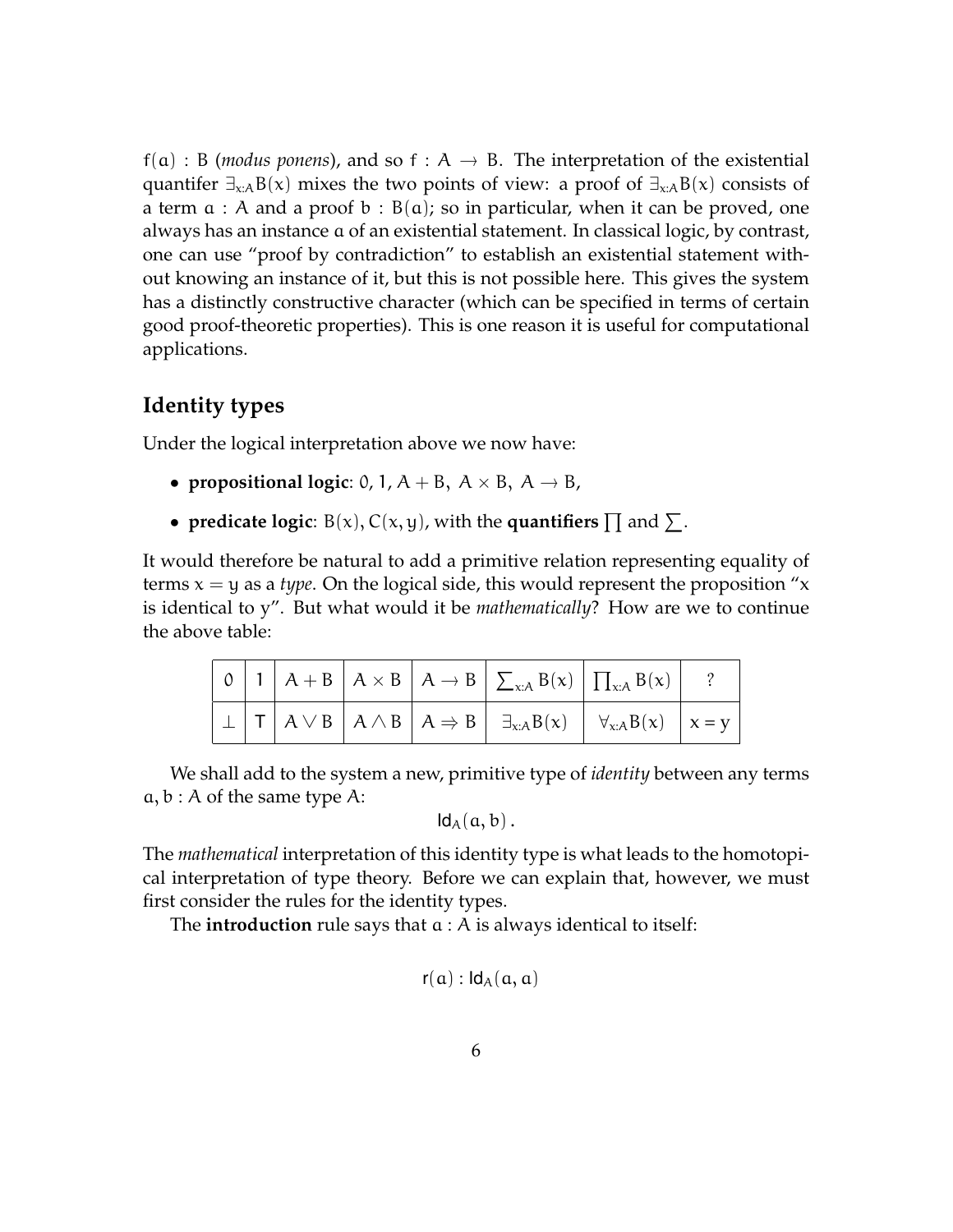The **elimination** rule is a form of what may be called "Lawvere's Law":<sup>2</sup>

$$
\frac{c: \mathsf{Id}_A(a, b) \qquad x: A \ \vdash \ d(x): \mathsf{R}\big(x, x, r(x)\big)}{\mathsf{J}(a, b, c, d): \mathsf{R}(a, b, c)}
$$

That may look a bit forbidding when seen for the first time. Schematically, it is saying something like:

$$
a = b \& R(x, x) \Rightarrow R(a, b).
$$

Omitting the proof terms, this characterizes identity by saying that it is the *least* (or better: *initial*) reflexive relation.

The rules for identity types are such that if a and b are *syntactically equal* as terms,  $a = b : A$ , then they are also *identical* in the sense that there is a term  $p : \mathsf{Id}_{\mathsf{A}}(a, b)$ . But the converse is not true: distinct terms  $a \neq b$  may still be propositionally identical  $p : Id_A(a, b)$ . This is a kind of *intensionality* in the system, in that terms that are identified by the propositions of the system may nonetheless remain distinct syntactically, e.g. different polynomial expressions may determine the same function. Allowing such syntactic distinctions to remain (rather than including a "reflection rule" of the form  $p : \text{Id}_{A}(a, b) \Rightarrow a = b$ , as is done in "extensional type theory"), gives the system its good computational and proof-theoretic properties. It also gives rise to a structure of great combinatorial complexity.

Although only the syntactically equal terms  $a = b : A$  are fully interchangeable everywhere, propositionally identical ones  $p : \mathsf{Id}_A(a, b)$  are still interchangeable *salva veritate* in the following sense: assume we are given a type family  $x : A \vdash B(x)$ (regarded, if you like, as a "predicate" on A), an identity  $p : \text{Id}_A(a, b)$  in A, and a term  $u : B(a)$  (a "proof of  $B(a)$ "). Then consider the following derivation, using the identity rules.

$$
\begin{array}{c|c} \hline x:A\vdash B(x)\\ \hline x:A,y:B(x)\vdash y:B(x)\\\hline x:A\vdash \lambda y:y:B(x)\to B(x)\\\hline x:A\vdash \lambda y.y:B(x)\to B(x)\\\hline p_{*}u:B(b)\\ \hline\end{array}
$$

<sup>2</sup>See [14] for a closely related principle.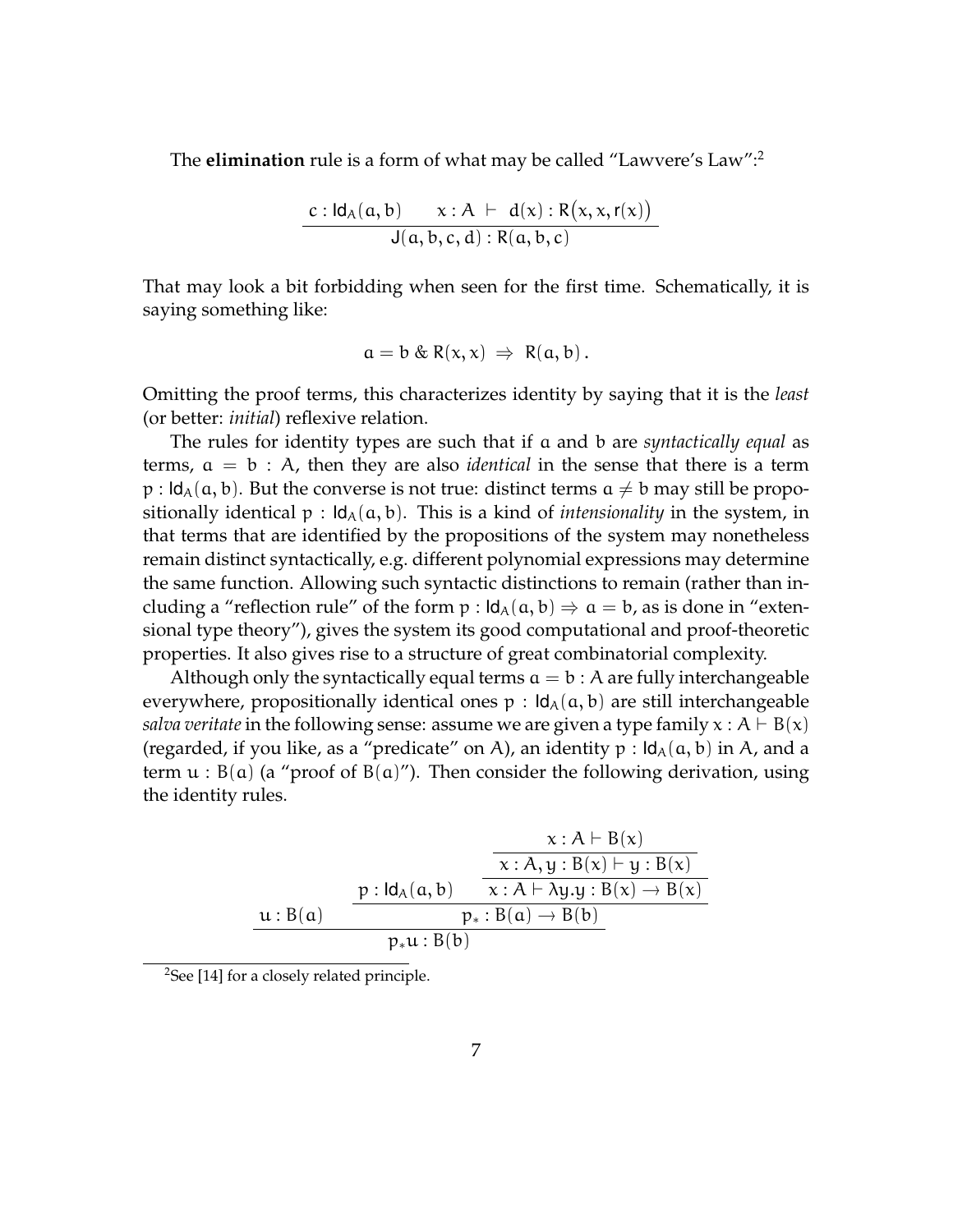Here  $p_* = J(a, b, p, \lambda y, y)$ . The resulting term  $p_*\mathfrak{u} : B(b)$  (which is a derived "proof of  $B(b)$ ") is called the *transport* of u along p. Logically, this just says

$$
a = b \& B(a) \Rightarrow B(b),
$$

i.e. that a type family over A must respect the identity relation on A. As we shall see below, the homotopy interpretation provides a different view of transport; namely, it corresponds to the familiar *lifting property* used in the definition of a "fibration of spaces":



# **2 The homotopy interpretation**

Given any terms  $a, b : A$ , we can form the identity type  $\mathsf{Id}_A(a, b)$  and then consider its terms, if any, say  $p, q : \text{Id}_A(a, b)$ . Logically, p and q are "proofs" that a and b are identical, or more abstractly, "reasons" or "evidence" that this is so. Can p and q be different? It was once thought that such identity proofs might themselves always be identical, in the sense that there should always be some  $\alpha$  :  $\text{Id}_{\text{Id}_{A}(a,b)}(p,q)$ ; however, as it turns out, this need not be so. Indeed, there may be many distinct (i.e. non-identical) terms of an identity type, or none at all. Understanding the structure of such iterated identity types is one result of the homotopical interpretation.

Suppose we have terms of ascending identity types:

$$
\begin{aligned}\na, b : A \\
p, q : Id_A(a, b) \\
\alpha, \beta : Id_{Id_A(a, b)}(p, q) \\
\ldots : Id_{Id_{Id_{nd...}}}(\ldots)\n\end{aligned}
$$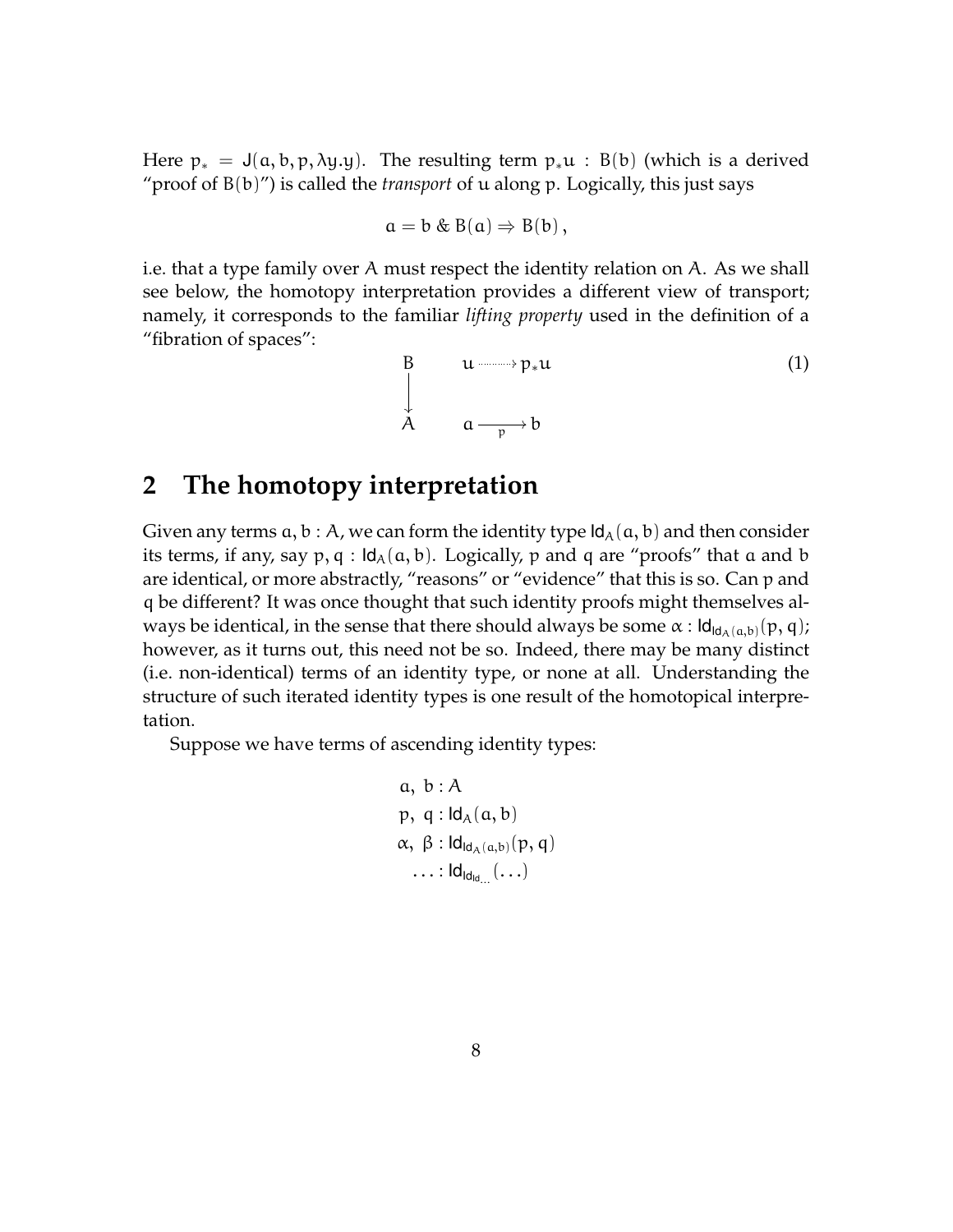Then we can consider the following informal interpretation:

Types  $\rightsquigarrow$  Topological spaces Terms  $\sim$  Continuous maps  $a : A \rightarrow$  Points  $a \in A$  $p : \mathsf{Id}_A(a, b) \longrightarrow$  Paths p from a to b  $\alpha$  :  $\mathsf{Id}_{\mathsf{Id}_A(a,b)}(p,q) \longrightarrow \mathsf{Homotopies}\ \alpha$  from p to q . . .

So for instance A may be a space with points a and b, and then an identity term  $p : Id_A(a, b)$  is interpreted as a path in A from a to b, i.e. a continuous function  $p : [0, 1] \rightarrow A$  with  $p0 = a$  and  $p1 = b$ . If q :  $\mathsf{Id}_A(a, b)$  is another such path from a to b, a higher identity term  $\alpha$  :  $\mathsf{Id}_{\mathsf{Id}_A(a,b)}(p,q)$  is then interpreted as a homotopy from p to q, i.e. a "continuous deformation" of p into q, described formally as a continuous function  $\alpha : [0,1] \times [0,1] \rightarrow A$  with the expected behavior on the boundary of the square  $[0, 1] \times [0, 1]$ . Higher identity terms are likewise interpreted as higher homotopies.

Note that, depending on the choice of space A and points  $a, b \in A$  and paths p, q, it may be that there are no homotopies from p to q because, for example, those paths may go around a hole in A in two different ways, so that there is no continuous way to deform one into the other. Or there may be many different homotopies between them, for instance wrapping different numbers of times around the surface of a ball. Depending on the space, this can become quite a complicated structure of paths, deformations, higher-dimensional deformations, etc. — indeed, the investigation of this structure is what homotopy theory is all about.

One could say that the basic idea of the homotopy interpretation is just to extend the well-known topological interpretation of the *simply-typed* λ-calculus [3, 6] (which interprets types as spaces and terms as continuous functions) to the *dependently typed* λ-calculus with Id-types. The essential new idea is then simply this:

#### *An identity term*  $p : \text{Id}_A(a, b)$  *is a path in the space A from the point* a *to the point* b.

Everything else essentially follows from this one idea: the dependent types  $x : A \vdash$ B(x) are then forced by the rules of the type theory to be interpreted as *fibrations*,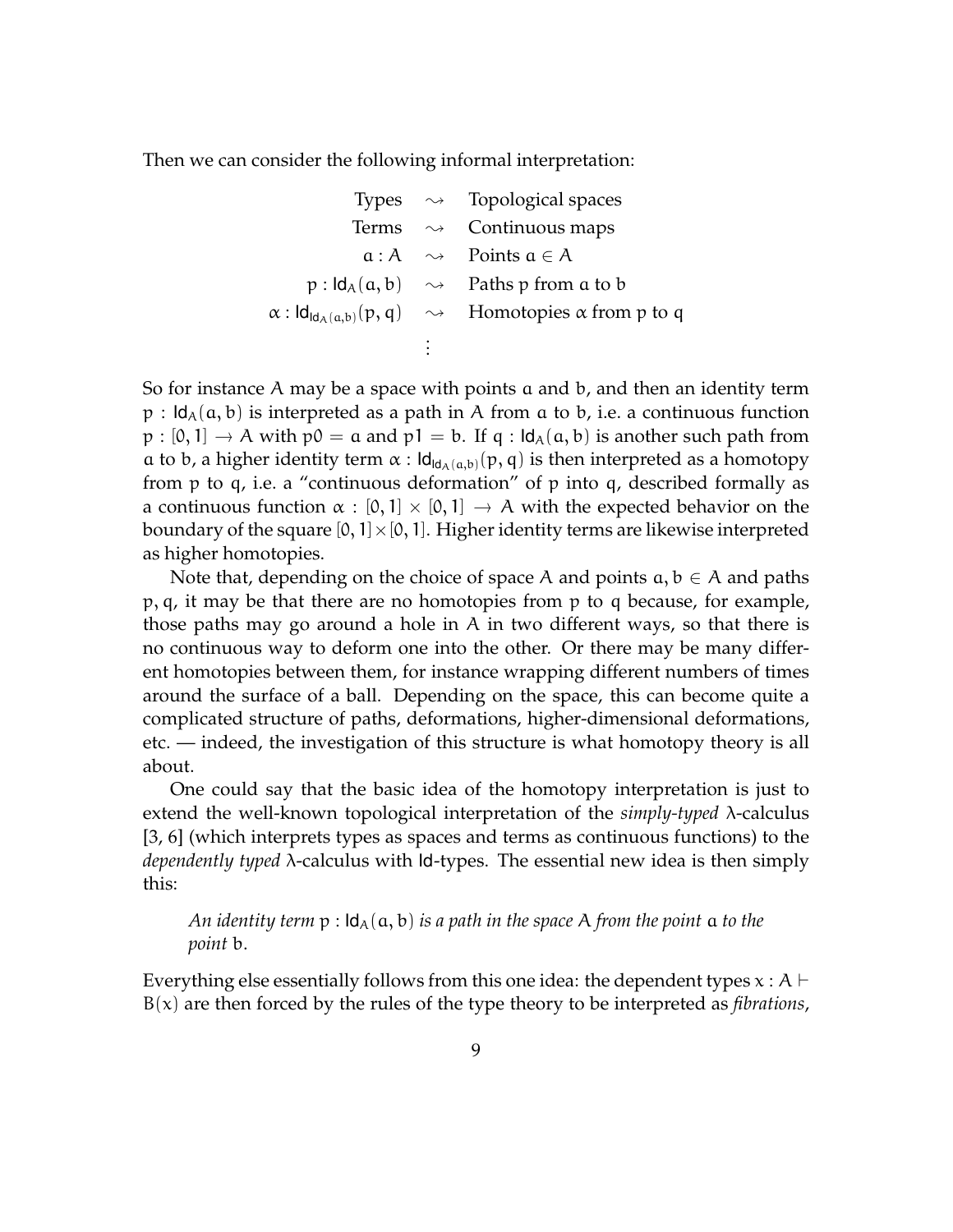in the topological sense, since one can show from the rules for identity types that the associated map  $B \to A$  of spaces must have the *lifting property* indicated in diagram (1) above (a slightly more intricate example shows that one can "lift" not only the endpoint, but also the entire path, and even a homotopy). The total Id-types  $\sum_{x,y:A}$  Id<sub>A</sub>(x, y) are naturally interpreted as *path spaces* A<sup>I</sup>, and the maps f, g :  $A \rightarrow B$  that are identical as terms of function type  $A \rightarrow B$  are just those that are *homotopic* f ∼ g.

The homotopy interpretation was first proposed by the present author and worked out formally (with a student) in terms of Quillen model categories—a modern, axiomatic setting for abstract homotopy theory that encompasses not only the classical homotopy theory of spaces and their combinatorial models like simplicial sets, but also other, more exotic notions of homotopy (see [8]). The interpretation was shown to be *complete* in the logical sense by Gambino and Garner  $[10]$ .<sup>3</sup> These results show that intensional type theory can in a certain sense be regarded as a "logic of homotopy", in that the system can be faithfully represented homotopically, and then used to reason formally about spaces, continuous maps, homotopies, and so on. The next thing one might ask is, how much general homotopy theory can be expressed in this way? It turns out that a surprising amount can be captured under this interpretation, as we shall now proceed to indicate.

#### **The fundamental groupoid of a type**

Like path spaces in topology, identity types endow each type with the structure of a *groupoid*: a category in which every arrow has an inverse.



The familiar *laws of identity*, namely reflexivity, symmetry, and transitivity are provable in type theory, and their proof terms therefore act on identity terms,

 $3$ There is a technical question related to the selection of path objects and diagonal fillers as interpretations of  $Id_A$ -types and elimination J-terms in a "coherent" way, i.e. respecting substitution of terms for variables; various solutions have been given, including [25, 23, 24, 19, 2].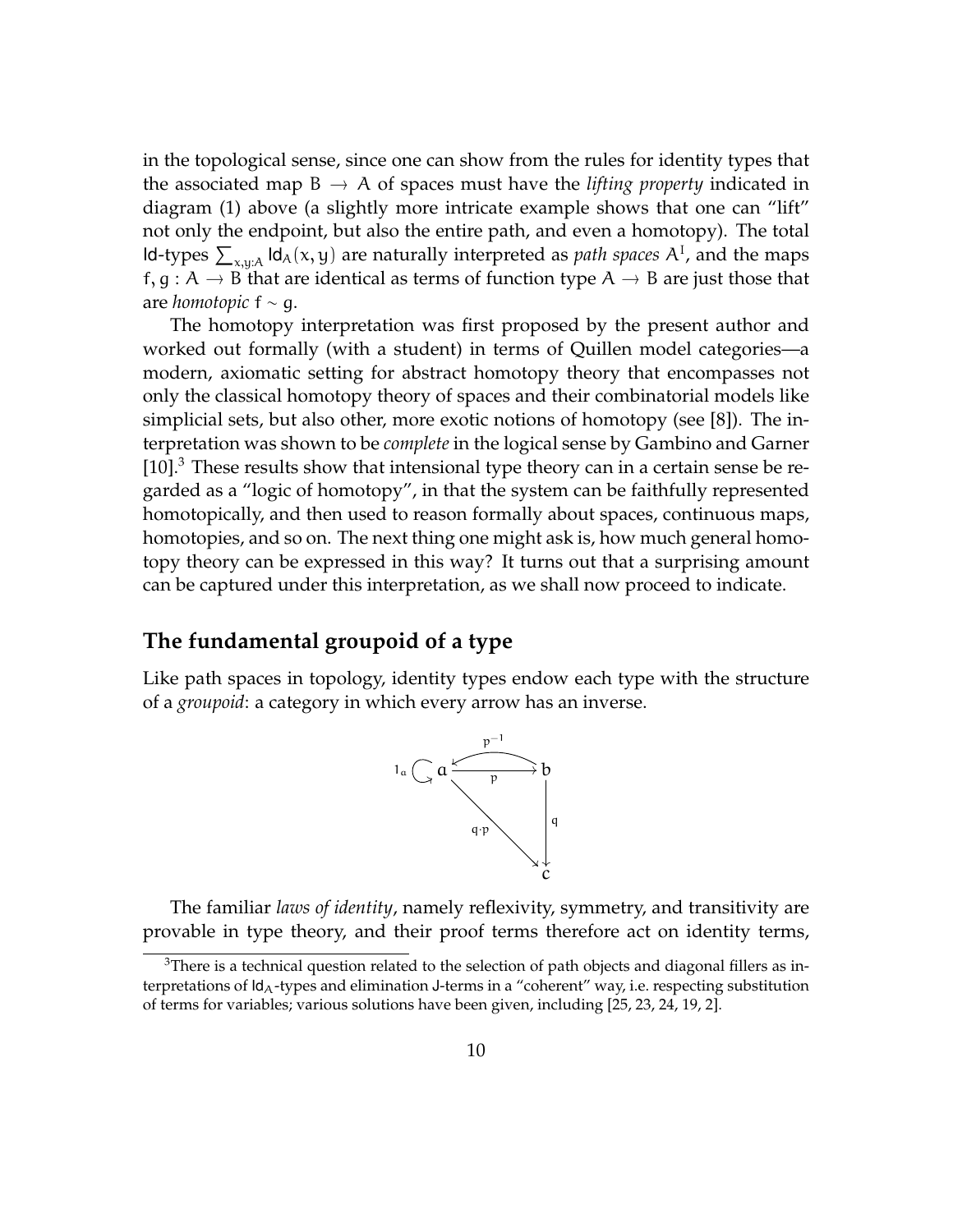providing the *groupoid operations* of unit, inverse, and composition:

$$
r: Id(a, a) \qquad \text{reflexivity} \qquad a \longrightarrow a
$$
\n
$$
s: Id(a, b) \rightarrow Id(b, a) \qquad \text{symmetry} \qquad a \longrightarrow b
$$
\n
$$
t: Id(a, b) \times Id(b, c) \rightarrow Id(a, c) \qquad \text{transitivity} \qquad a \longrightarrow b
$$
\n
$$
\downarrow
$$
\n
$$
\downarrow
$$
\n
$$
\downarrow
$$

The *groupoid laws* of units, inverses, and associativity also hold "up to homotopy", i.e. up to the existence of a higher identity term. This means that instead of e.g.  $\mathfrak{p}^{-1}\cdot \mathfrak{p}=1$  a, we have a higher identity term:

$$
\alpha:\text{Id}_{\text{Id}}\left(p^{-1}\cdot p,1_{\mathfrak{a}}\right)
$$

as indicated in:



Indeed, this is just the same situation that one encounters in defining the fundamental group of a space in classical homotopy theory, where one shows e.g. that composition of paths is associative up to homotopy by reparametrization of the composites. In fact, in virtue of the homotopy interpretation, the classical case is really just an instance of the more general, type theoretic one.

Inspired by this occurence of type theoretic groupoids, Hofmann and Streicher [11] discovered an interpretation of the entire system of type theory into the category of all groupoids, which was a precursor of the homotopy interpretation. It was used, for instance, to estable the above mentioned fact that identity types may have elements that are not themselves identical.

The identity structure of a general type may actually be much richer than that of just a groupoid; as in homotopy theory, there may be non-trivial higher identities, representing higher homotopies between homotopies, and this structure may go on to higher and higher identities without ever becoming degenerate.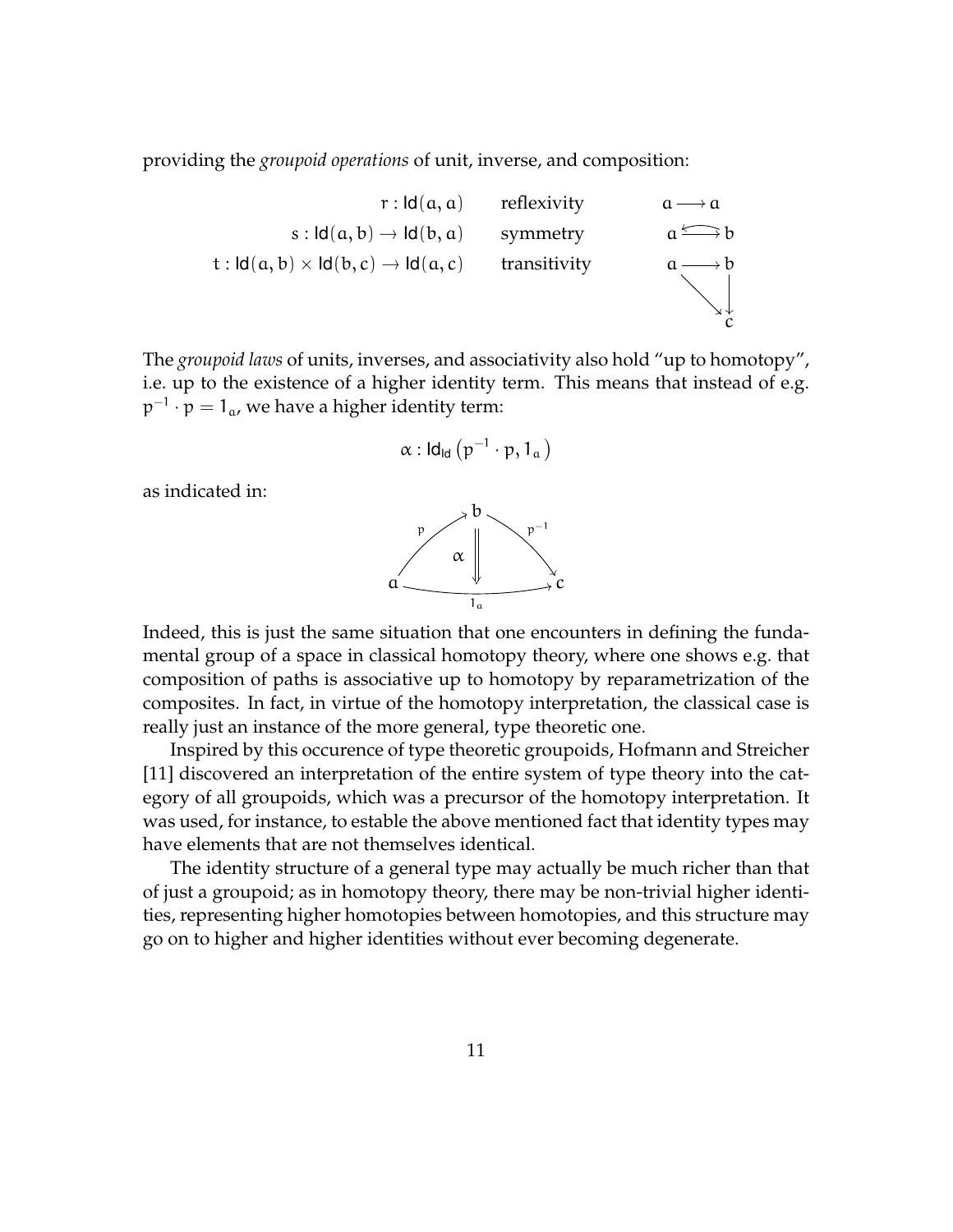• a • a • b / p • a • b p \$ q :: α ! α } \*4 β ϑ • a • b p q DD . . .

The resulting structure is that of an ω*-groupoid*, which is something that has also appeared elsewhere in mathematics — twice! As already mentioned, such "infinitedimensional groupoids" also occur in homotopy theory, where the fundamental ω-groupoid of a space is an algebraic invariant that respects the homotopy type (according to Grothendieck's famous "homotopy hypothesis" these groupoids contain all the essential information of the space up to homotopy); but also in category theory, one has considered the idea of an ω*-category*, with not only objects and arrows between them, but also 2-arrows between arrows, 3-arrows between 2-arrows, and so on. It is indeed remarkable that the same notion has now appeared again in logic, as exactly the structure of iterated identity in type theory.<sup>4</sup>

#### **Homotopy levels**

One of the most useful new discoveries is that the system of all types is naturally stratified into "homotopy levels" by a hierarchy of definable conditions.<sup>5</sup>

At the lowest level are those types that are *contractible* in the following sense.

$$
X \text{ is contractible} =_{\text{def}} \quad \sum_{x:X} \prod_{y:X} \text{Id}_X(x,y) \,.
$$

Under the logical reading, this condition says that  $X$  is a "singleton", in that there is an element  $x : X$  such that everything  $y : X$  is identical to it. So roughly, these are the types that have just one element, up to homotopy.

The next level consists of the *propositions*, defined as those types whose identity types are always contractible,

$$
X \text{ is a proposition} =_{\text{def}} \prod_{x,y:X} \text{Contr}(Id_X(x,y)).
$$

 $4$ See [17] and [9] for details.

<sup>5</sup>This concept is due to Voevodsky, cf. [24]. Also see [22], ch. 7.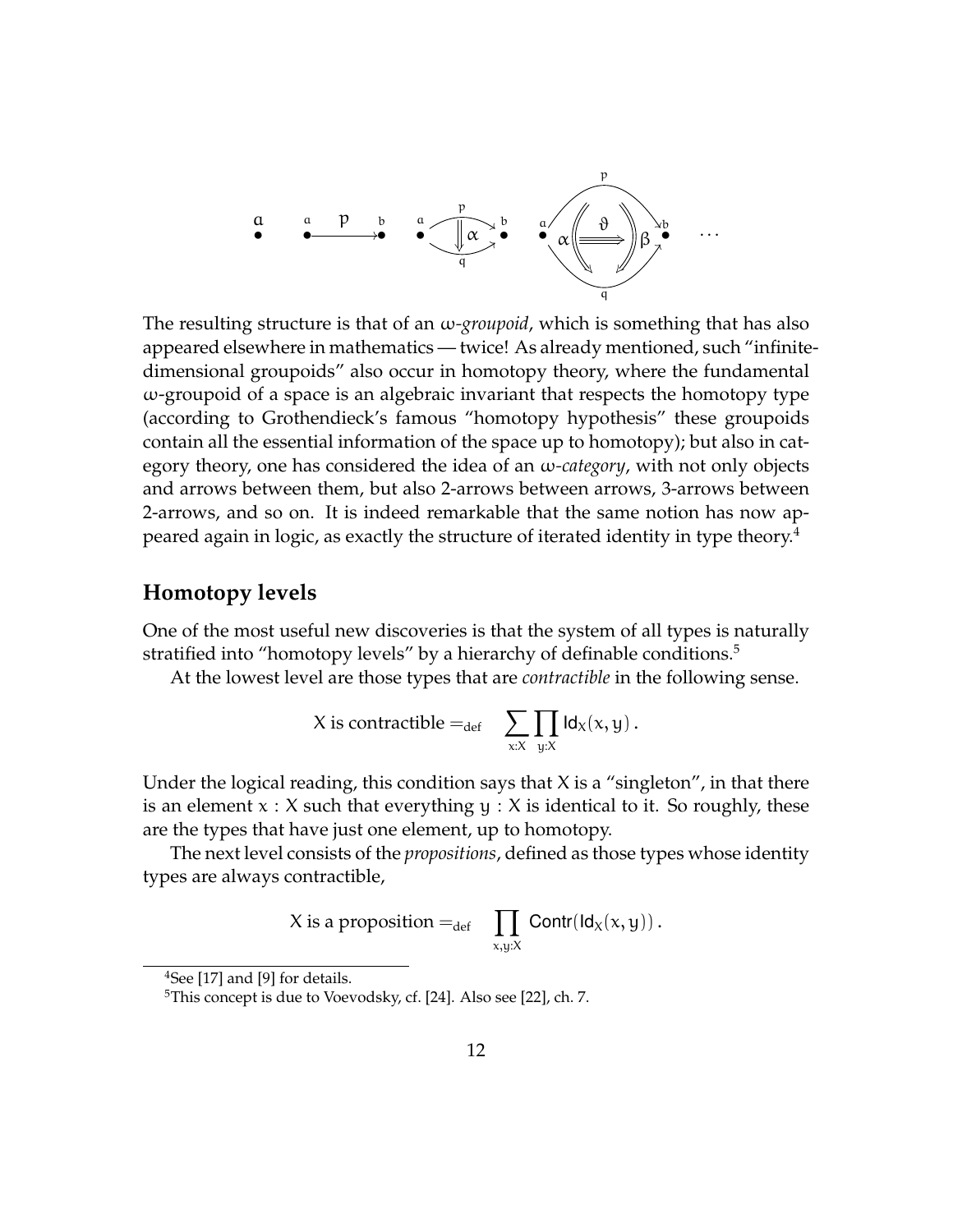It is not hard to see that such types are contractible *if* they are inhabited—thus they are like "truth values", either false (i.e. empty) or true (i.e. contractible), and then essentially uniquely so. In other words, the elements of a proposition contain no further information, other than the mere inhabitation of the proposition, which we interpret to mean that it holds.

At the next level are the *sets*, which are types whose identity relation is always a proposition:

$$
X \text{ is a set } =_{\text{def}} \prod_{x,y:X} \text{Prop}(\text{Id}_X(x,y))
$$

These types have the familiar, set-like behavior that the identity proofs, when they exist, are unique (again "up to homotopy").

Next come the types whose identity types are sets, which may be called *groupoids*, because they are like the algebraic groupoids just discussed:

$$
X \text{ is a groupoid} =_{\text{def}} \prod_{x,y:X} \text{Set}(\text{Id}_X(x,y))
$$

These types may have distinct identity proofs between elements, but all higher identity proofs are degenerate.

The general pattern is now clear:

$$
X \text{ has homotopy level } n+1 =_{def} \prod_{x,y:X} H_n(\text{Id}_X(x,y))
$$

Thus the types X of homotopy level  $n + 1$  (for which we write  $H_{n+1}(X)$ ) are the types whose identity relation is of homotopy level n; these types correspond to the higher-dimensional groupoids of category theory, when we think of identity terms as higher-dimensional arrows. To start the numbering, we may set the contractible types to be level 0.

The homotopy level of a type is the height at which the tower of iterated identity types becomes degenerate; under the homotopy interpretation this corresponds (up to a shift in numbering) to the notion of a space being a *homotopy* n*-type*, which is usually defined as the greatest n such that the n-th homotopy group is non-trivial. In each case, it is a measure of the complexity of the type/space — in the former case in terms of higher identities, and in the latter in terms of higher homotopies.

The recognition that types have these different degrees of complexity allows for a more refined version of the propositions-as-types idea, according to which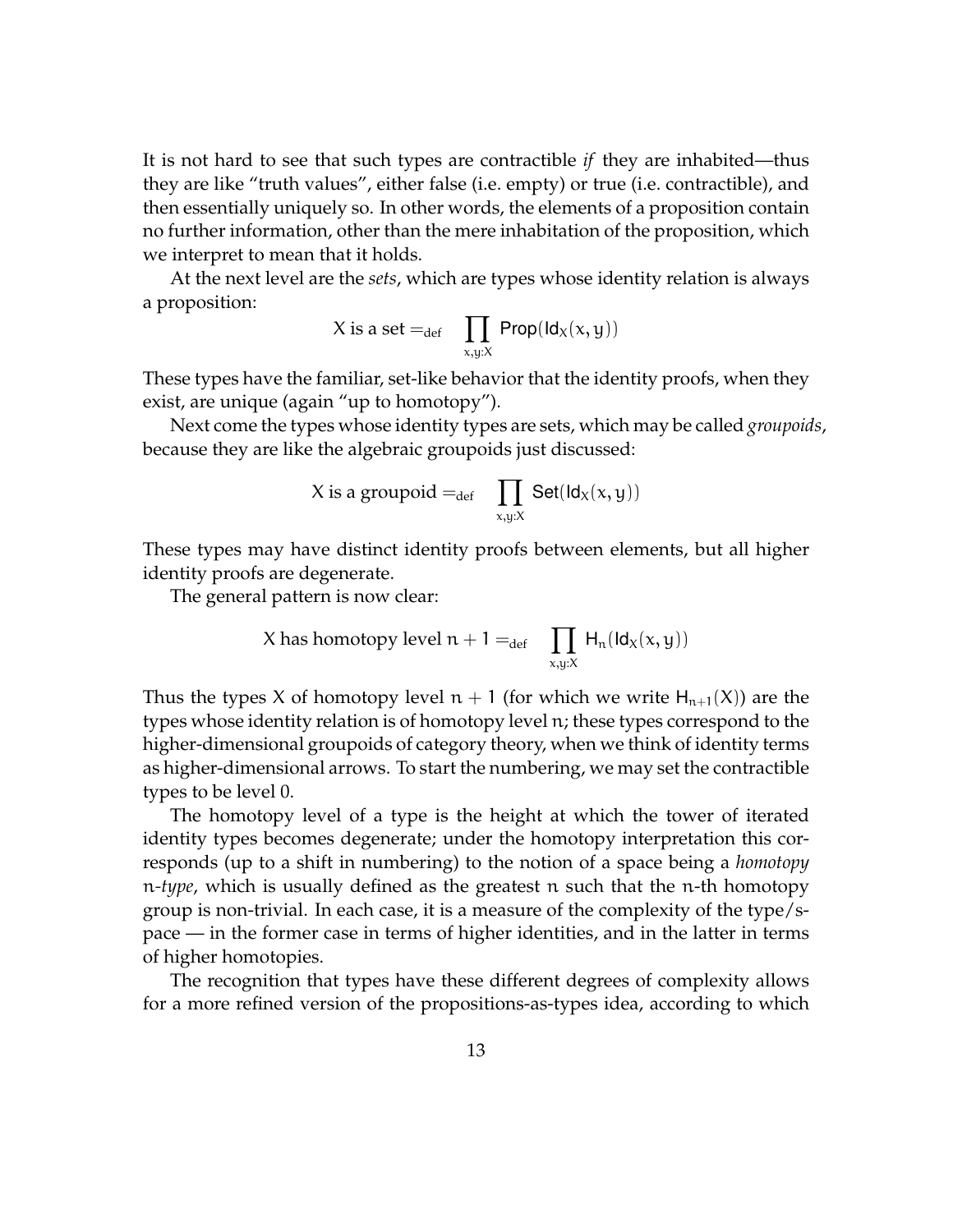

Figure 1: The 2D hierarchy of types

only those types that are "propositions" in the sense of the homotopy levels are read as bare *assertions*, while others are regarded more discriminately as *structured objects* of various kinds. Accordingly, a type family  $x : A \vdash B(x)$  such that all values  $B(x)$  are propositions can be regarded as a simple "predicate" (or a "relation" depending on the arity), while a family of sets, groupoids, etc. is viewed more accurately as a structure on A.

The stratification of types by homotopy levels gives us a new view of the mathematical universe, which is now seen to be arranged not only into the familiar, one-dimensional hierarchy of *size*, determined by a system of universes  $U_0, U_1, U_2, \ldots$ , but also into a hierarchy of *homotopy levels*, which form a second dimension independent of the first (see Fig. 1).

# **3 Higher inductive types**

The recognition and use of the notion of homotopy level of a type has made the entire system of type theory more expressive and powerful, for example by allowing greater control over the introduction of new type constructions. One such construction that was formerly problematic but is now better behaved is the construc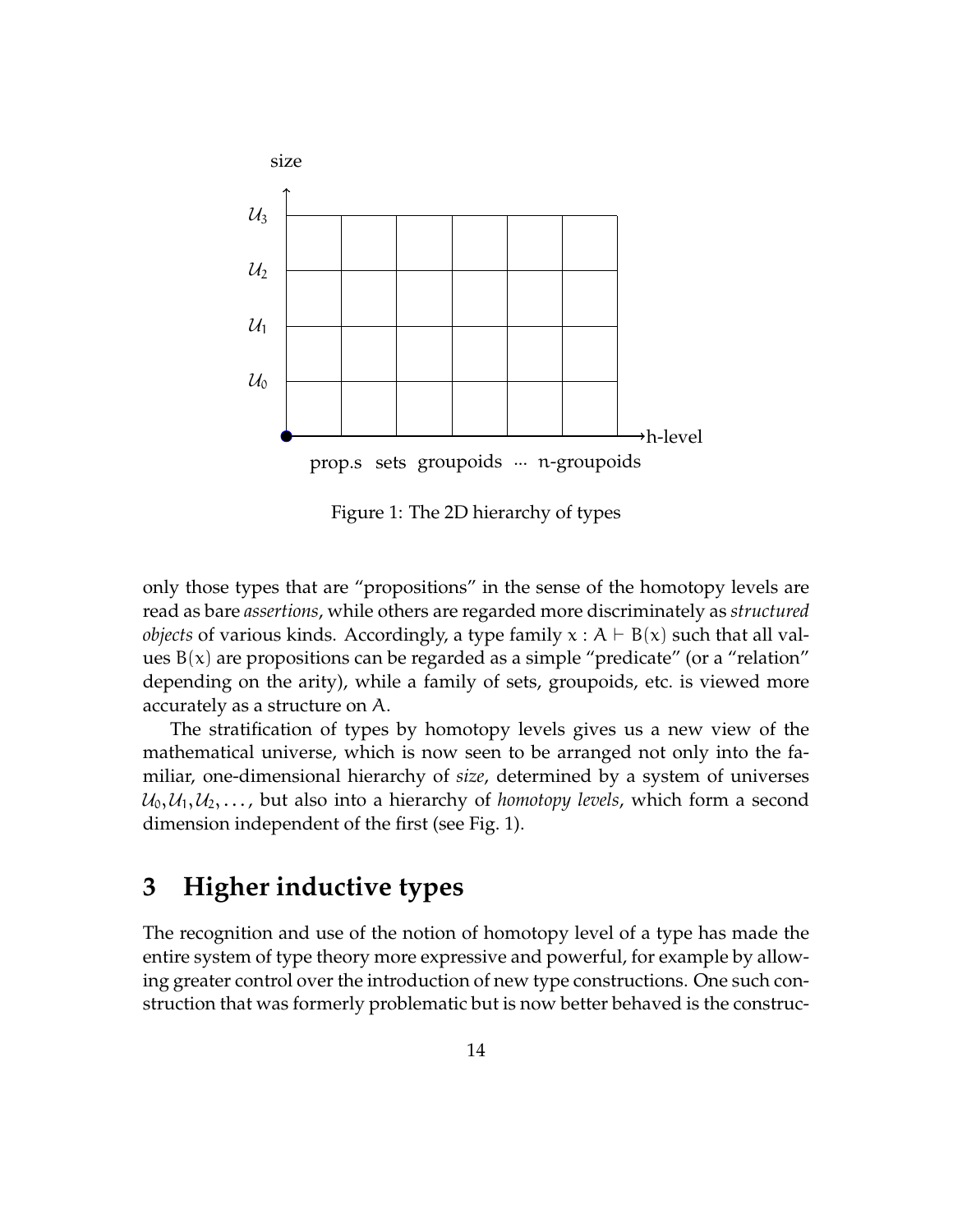tion of the *quotient type*  $A$ /∼ of a type A by an equivalence relation  $x, y : A \vdash x \sim y$ . When  $x \sim y$  is known to be a proposition for all  $x, y : A$ , then the quotient  $A / \sim$  will be a set, and the introduction and elimination rules can be determined without difficulty. Such "set quotients" can be constructed, roughly speaking, as equivalence classes [24]; or they can be introduced axiomatically [22], essentially by stating rules that say that the identity type of A/ ∼ is a *relation* (i.e. a family of propositions) that is freely generated by the equivalence relation  $x \sim y$ .

The latter, axiomatic approach is a special case of the very powerful construction method of *higher inductive types*, which are a systematic way of introducing new types with stipulated points, paths, higher paths, etc.. In order to explain this further, let us first recall how type theory deals with *ordinary* inductive types, like the natural numbers. The natural numbers  $\mathbb N$  can be implemented as an inductive type via rules that may be represented schematically as:

$$
\mathbb{N}:=\left\{\begin{array}{c}0:\mathbb{N} \\ s:\mathbb{N}\to\mathbb{N}\end{array}\right.
$$

The terms 0 and s are the *introduction rules* for this type. The recursion property of N is captured by an *elimination rule*:

$$
\frac{\mathfrak{a}:X \qquad f:X\to X}{\mathsf{rec}(\mathfrak{a},f):\mathbb{N}\to X}
$$

which says that given any structure of the same kind as N, there is a map rec( $(a, f)$ ) to it from N, which furthermore preserves the structure, as stated by the following *computation rules*:

$$
rec(a, f)(0) = a,
$$
  

$$
rec(a, f)(sn) = f(rec(a, f)(n)).
$$

The map rec( $a, f$ ) :  $\mathbb{N} \to X$  is actually required to be the *unique* one satisfying the computation rules, a condition that can be ensured either with a further computation rule or by reformulating the elimination rule as a more general *induction principle* rather than a recursion principle (cf. [7]).

In more algebraic terms, one would say that (N, 0, s) is the *free structure* of this kind. We remark that it can be shown on the basis of these rules, and without further assumptions, that N *is a set* in the sense of the hierarchy of homotopy levels.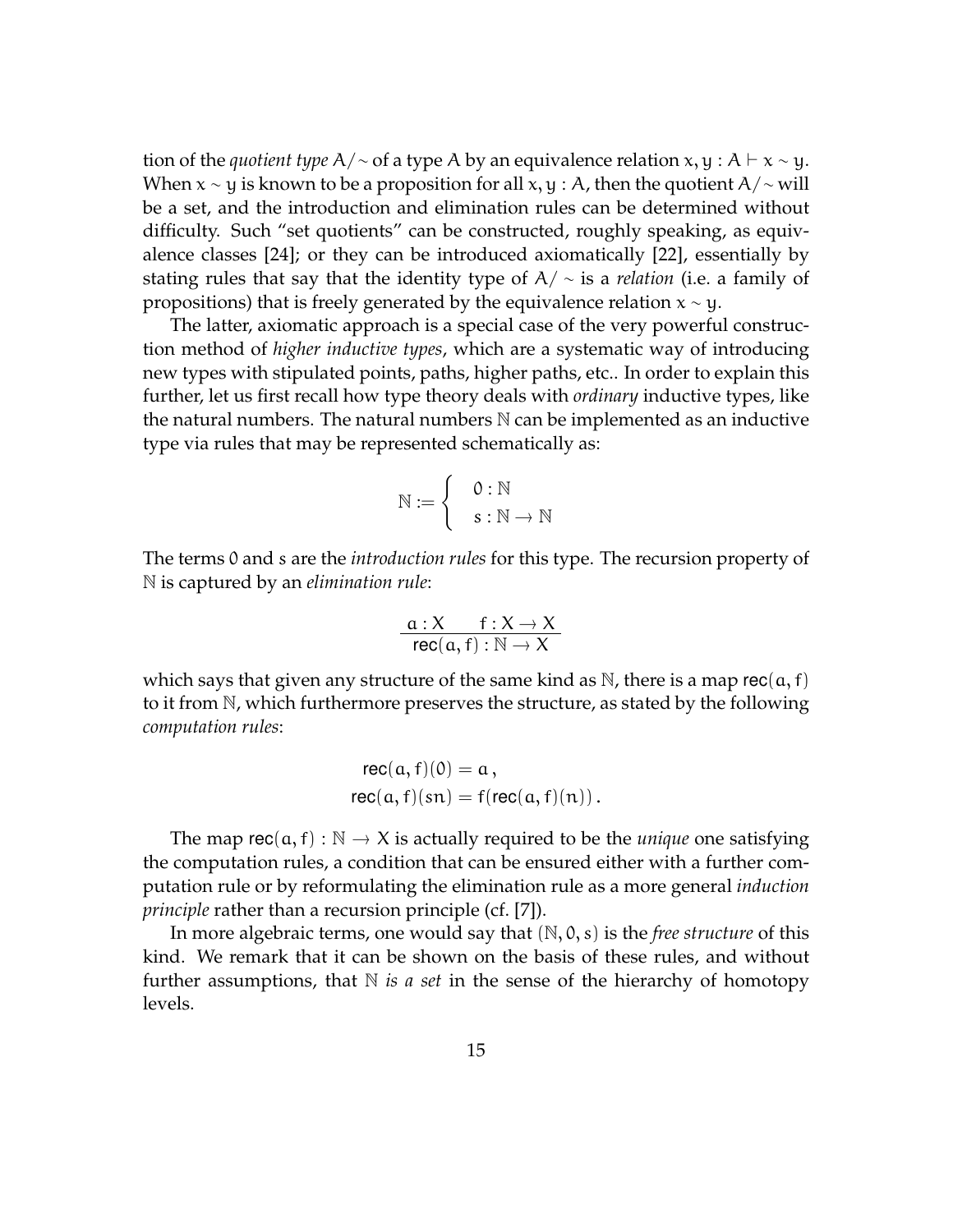#### **The circle**

We now want to use the same method of specifying a new type by introduction and elimination rules (which amount to specifying the mappings to and from other types), but now with generating data that may include also elements of identity types, in addition to elements of the type itself and operations on it. A simple example is the following.

The homotopical circle S can be given as an inductive type involving one "base point" and one "higher-dimensional" generator:

$$
\mathbb{S}:=\left\{\quad \begin{array}{c} \text{base}:\mathbb{S} \\ \text{loop}: \text{Id}_{\mathbb{S}}(\text{base}, \text{base}) \end{array}\right.
$$

The element loop :  $\log(\text{base}, \text{base})$  can therefore be regarded as a "loop" at the basepoint base : S, i.e. a path that starts and ends at base. The corresponding recursion property of S is then given by the following elimination rule,

$$
\frac{a: X \qquad p: \mathsf{Id}_X(a, a)}{\mathsf{rec}(a, p) : \mathbb{S} \to X}
$$

with computation rules,

$$
rec(a, p)(base) = a,
$$
  

$$
rec(a, p)_!(loop) = p.
$$

There is an obvious analogy to the rules for  $\mathbb{N}^6$ . The map  $\text{rec}(a, p) : \mathbb{S} \to X$  is then moreover required to be unique up to homotopy, which again is achieved either with additional computation rules or a generalized elimination rule in the form of "circle induction" rather than "circle recursion" (see [22],[20]).

Conceptually, these rules suffice to make the structure (S, base, loop) into the "free type with a point and a loop". To see that it actually behaves as it should to be the homotopical circle, one can verify that it has the correct homotopy groups (cf. [16]):

**Theorem 1** (Shulman 2011)**.** *The type-theoretic circle* S *has the following homotopy groups:*

$$
\pi_n(\mathbb{S}) = \begin{cases} \mathbb{Z}, & \text{if } n = 1, \\ 0, & \text{if } n \neq 1. \end{cases}
$$

<sup>6</sup>A map f : A  $\rightarrow$  B induces a map on identities, taking each p :  $\mathsf{Id}_A(a, b)$  to a term in  $\mathsf{Id}_A(fa, fb)$ which we here write  $f_!p$  (see [22], ch. 2).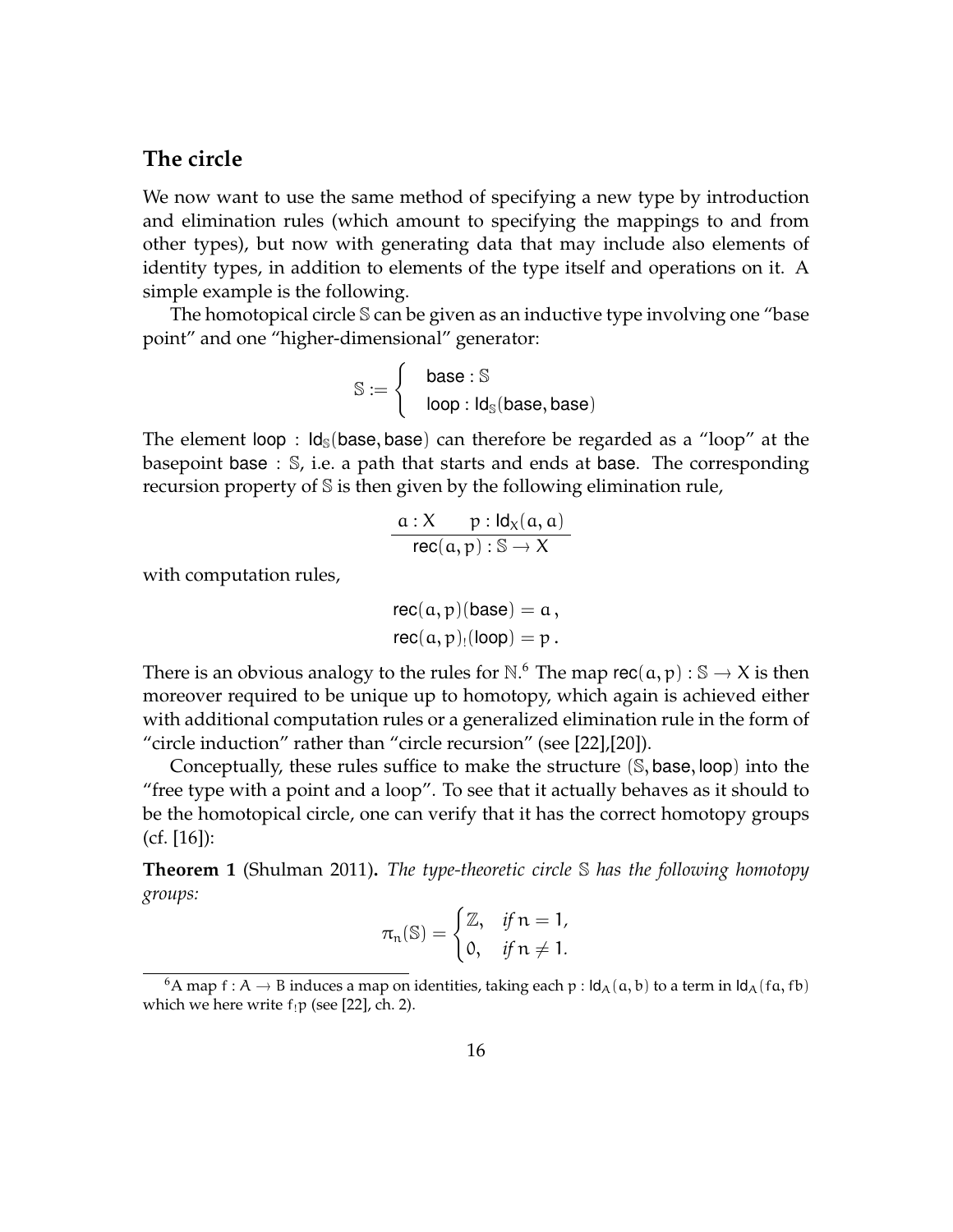The homotopy groups  $\pi_n(X, x)$  for any type X and basepoint  $x : X$  can be defined as usual in terms of loops at x in X, i.e. identity elements  $\mathsf{Id}_{\mathsf{X}}(x, x)$ , "modulo homotopy", i.e. modulo higher identities. The proof of the above theorem can be given entirely within the system of type theory, and it combines methods from classical homotopy theory with ones from constructive type theory in a novel way, using Voevodsky's univalence axiom (a sketch is given in Section 5 below). The entire development has been fully formalized [16].

#### **The interval**

The homotopical interval  $\mathbb I$  is also a higher inductive type, this time generated by the basic data:

$$
\mathbb{I}:=\left\{\begin{array}{c}0,1:\mathbb{I}\\path:\mathsf{Id}_{\mathbb{I}}(0,1)\end{array}\right.
$$

Thus path :  $Id_{\mathbb{I}}(0,1)$  represents a path from 0 to 1 in I. The elimination and computation rules are analogous to those for the circle, but now with separate endpoints 0 and 1. So given any path p :  $\mathsf{Id}_{\mathsf{X}}(\mathfrak{a},\mathfrak{b})$  between points a and b in any type X, there is a unique (up to homotopy) map  $\mathbb{I} \to X$  taking 0 to a, 1 to b, and path to p. This specification makes the structure  $(I, 0, 1, \text{path})$  the "free type with a path".

In terms of this example, we can plainly compare the methodology behind the use of higher inductive types in homotopy type theory with the conventional approach of classical topology:

In classical topology, we start with the *interval* and use it to define the notion of a *path*.

In homotopy type theory, we start with the notion of a *path*, and use it to define the *interval*.

The notion of a *path*, recall, is a primitive one in our system, namely a term of identity type. In terms of these, one can then determine the interval I via its mappings, rather than the other way around.

#### **Constructing higher inductive types**

The higher inductive types mentioned so far were introduced *axiomatically*, by stating their basic rules. Can we instead *construct* them, similarly to the way that quotients can also be constructed from equivalence classes? One possible way to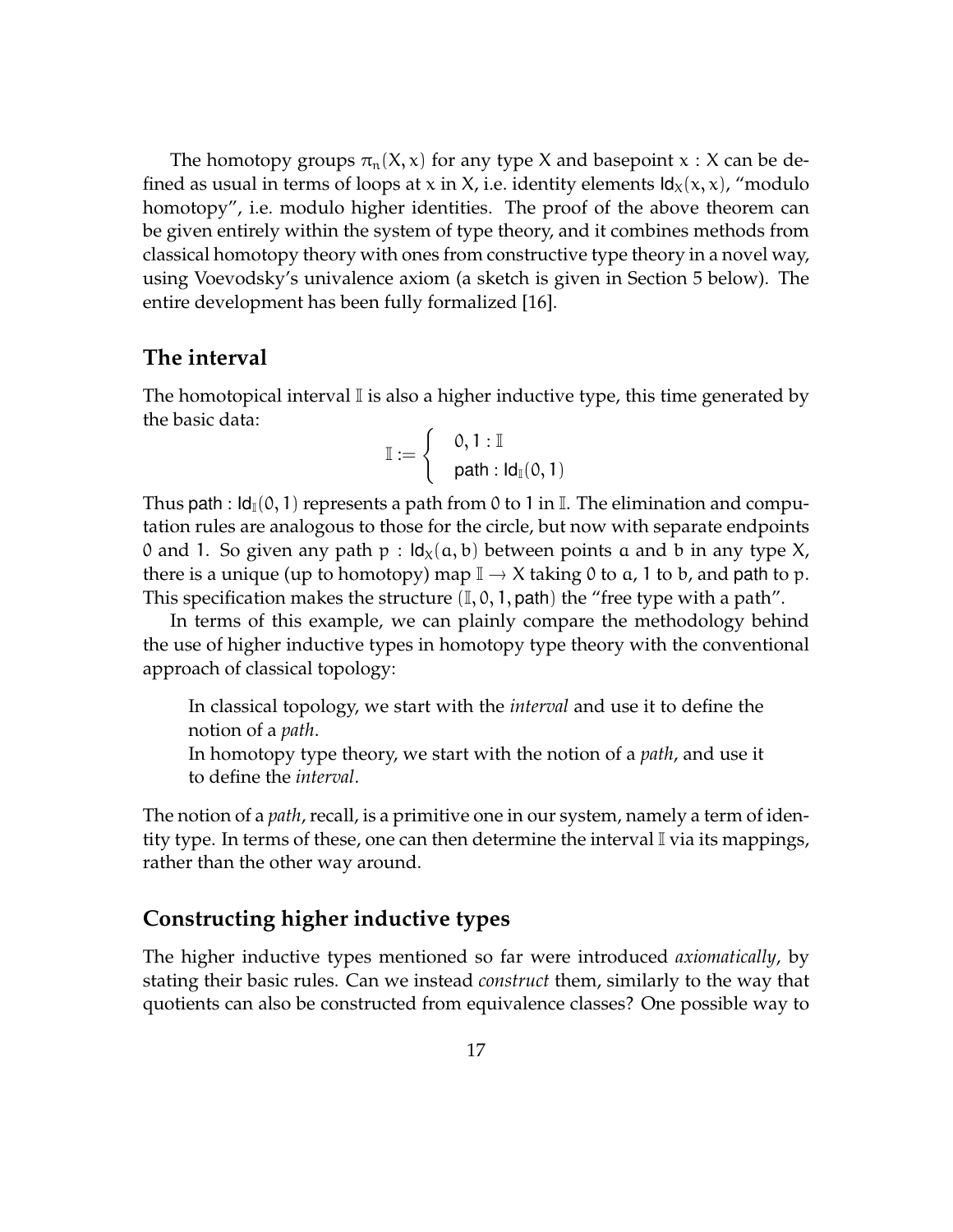do this is by what is sometimes called an "impredicative encoding", which is a construction that involves a quantification over "all types".

Consider first some related examples that are not *higher* inductive types, but which can be determined by such impredicative encodings. First let p and q be propositions and consider:

$$
p \vee q =_{def} \forall_x [(p \Rightarrow x) \wedge (q \Rightarrow x) \Rightarrow x]
$$

where the quantifier  $\forall$ <sub>x</sub> is over *all propositions* x (in a given universe). Among propositions, this type has the correct behavior to be the disjunction of p and q.

Next let A and B be sets, and consider:

$$
A + B =_{def} \prod_{X} [(A \to X) \times (B \to X) \to X]
$$

where the product  $\prod_x$  is over *all sets* X (again, in a given universe). In order for this to actually be the coproduct among all sets, this specification requires an additional *coherence condition* saying that the transformations

$$
\alpha_X: ((A \to X) \times (B \to X)) \longrightarrow X
$$

are *natural in* X, in a straightforward sense that we will not spell out here.

The same general idea can be used for the interval and the circle: for a type X, define the *path space* I(X) and the *(free) loop space* L(X) by:

$$
\begin{array}{l} I(X) \ =_{def} \ \displaystyle \sum_{x,y:X} \text{Id}_X(x,y) \\ \text{L}(X) \ =_{def} \ \displaystyle \sum_{x:X} \text{Id}_X(x,x) \end{array}
$$

Morally, we expect that  $I(X) = \mathbb{I} \to X$  and  $L(X) = \mathbb{S} \to X$ , so as a first approximation we set:

$$
\mathbb{I} \; =_{\text{def}} \; \prod_{X} \big[ I(X) \to X \big]
$$
 
$$
\mathbb{S} \; =_{\text{def}} \; \prod_{X} \big[ L(X) \to X \big]
$$

where the product  $\prod_X$  is now over all *groupoids* X (types of homotopy level 3, in a given universe). In order to get the correct elimination rules for these types,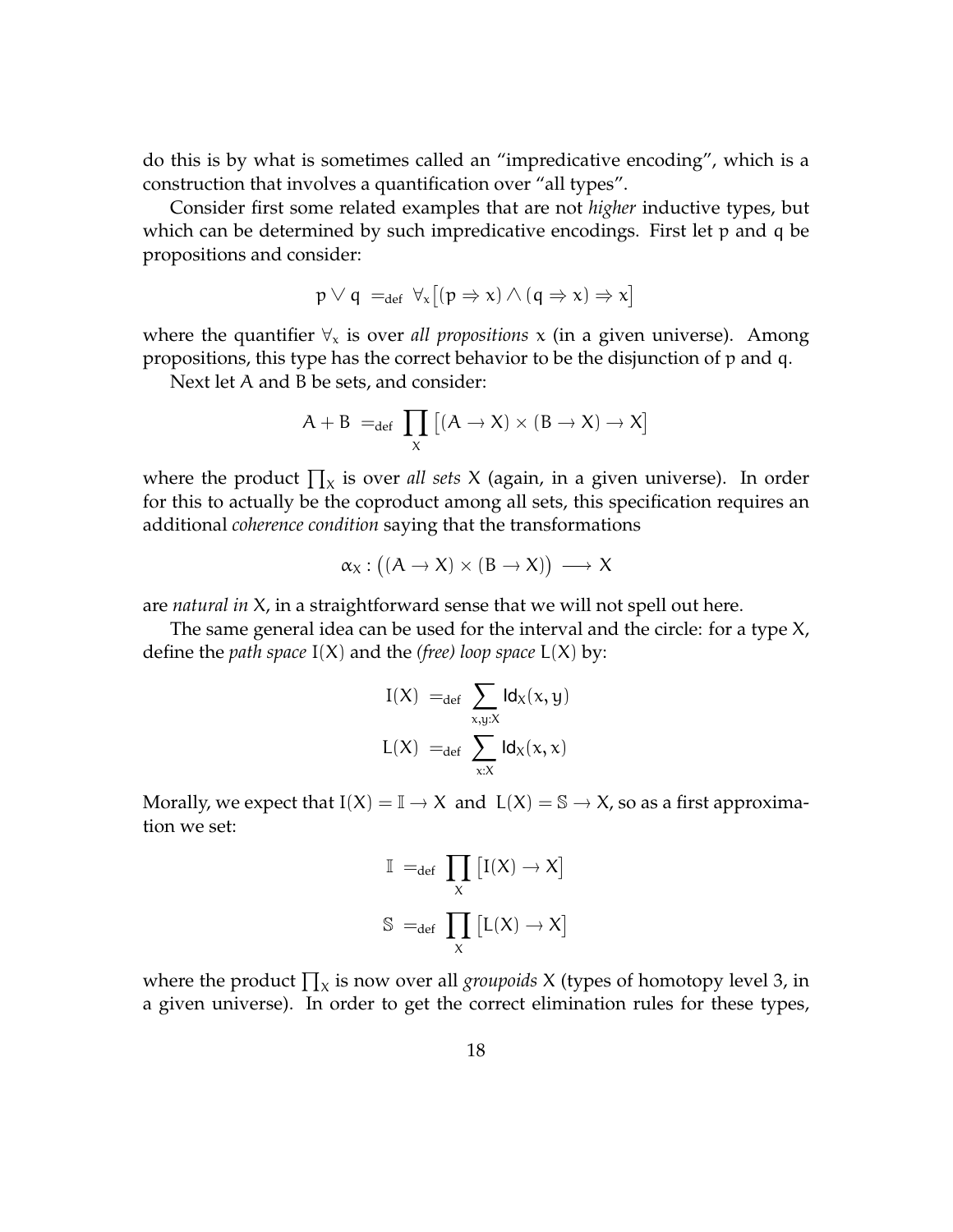we again add a further *coherence condition*, now involving higher-order naturality, which again we will not spell out here.<sup>7</sup>

The possibility of a "logical construction of the circle" and similar constructions of some other higher inductive types are current work in progress. At present they require either a general assumption of "impredicativity", or more specialized "resizing rules", or some other device to handle the shift in universes involved in the quantification over "all types".

Many basic spaces and constructions can be introduced directly as higher inductive types. These include, for example:

- $\bullet$  higher spheres  $\mathbb{S}^n$ , mapping cylinders, tori, cell complexes,
- suspensions  $ΣA$ , homotopy pushouts,
- truncations, such as connected components  $\pi_0(A)$  and "bracket" types [A] (cf. [5]),
- (higher) homotopy groups  $\pi_n$ , Eilenberg-MacLane spaces  $K(G, n)$ , Postnikov systems,
- a Quillen model structure on the system of all types,
- quotients by equivalence relations and more general quotients,
- free algebras, algebras presented by generators an relations,
- the real numbers, the surreal numbers,
- the cumulative hierarchy of Zermel-Fraenkel sets.

The use of higher inductive types is a topic that is curently under very active investigation (see e.g. [18]).

<sup>&</sup>lt;sup>7</sup>See [4]. The displayed formula for the circle was first considered by M. Shulman.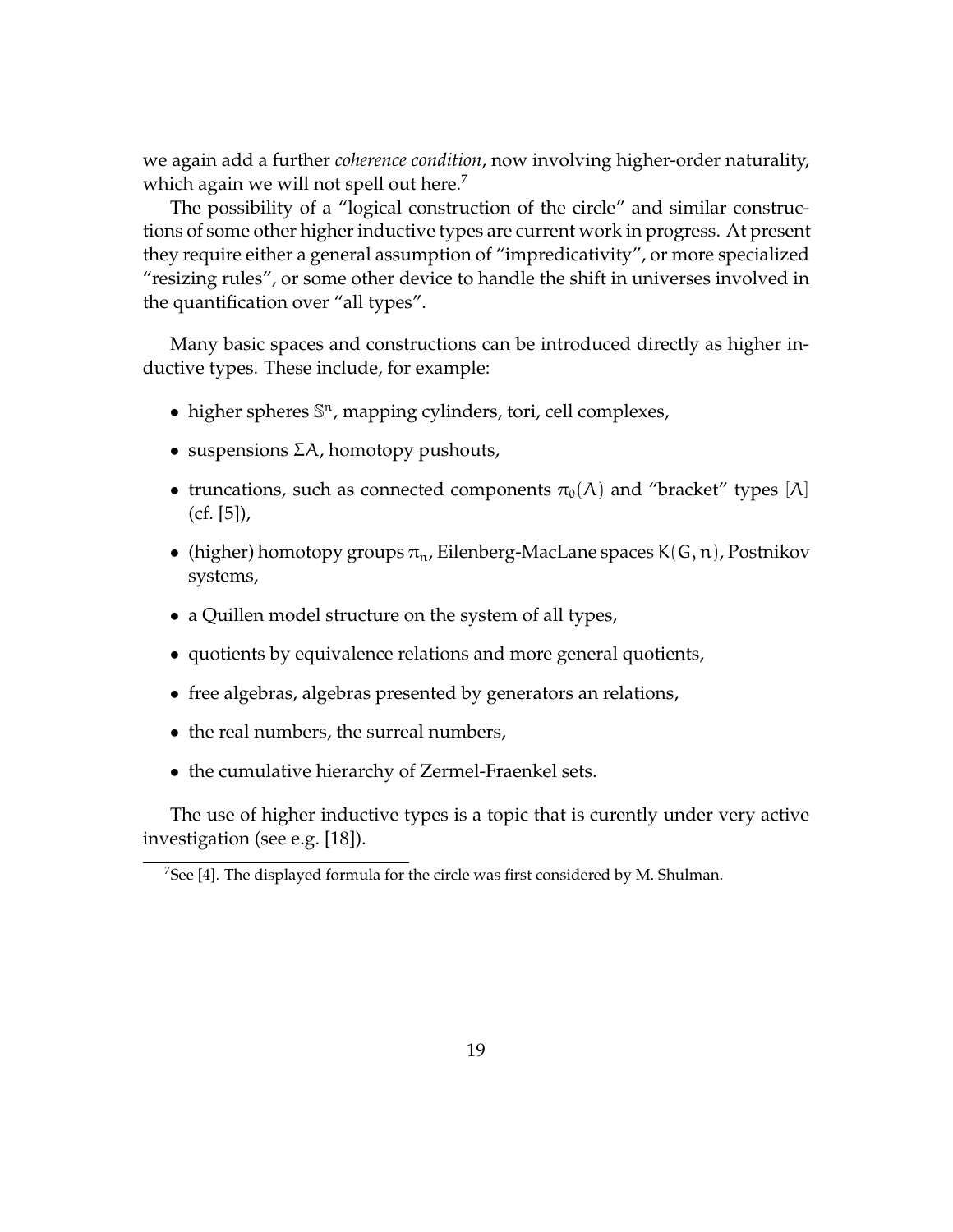# **4 Univalence**

Voevodsky has proposed a new foundational axiom to be added to type theory: the *univalence axiom*. It is motivated by the homotopy interpretation and makes precise the informal mathematical practice of "identifying" isomorphic objects. Especially when combined with higher inductive types, this new axiom is a powerful addition to the system. Although it is formally incompatible with the naive interpretation of type theory according to which all types are sets, it is provably consistent with the homotopical interpretation [13]. Its status as a constructive principle is still unsettled, however, and that question is the focus of much current research.

#### **Isomorphism, equivalence, and invariance**

In type theory, the notion of a *type isomorphism*  $A \cong B$  is definable as usual; namely, the statement

there are  $f : A \rightarrow B$  and  $g : B \rightarrow A$  with  $gf(x) = x$  and  $fg(y) = y$ 

is formalized by the type of isomorphisms,

$$
Iso(A,B) \ =_{def} \ \sum_{f:A \rightarrow B} \sum_{g:B \rightarrow A} \big( \prod_{x:A} \text{Id}_A(gf(x),x) \times \prod_{y:B} \text{Id}_B(fg(y),y) \big) \, .
$$

Under the logical reading, this type expresses exactly the preceding informal statement. The types A and B are isomorphic just if this type is inhabited by a term, which is then exactly an isomorphism between A and B. Here we see the propositionsas-types idea at work: a proof of the proposition  $A \cong B$  is the same thing as a term of the type  $Iso(A, B)$ , namely, an isomorphism.

There is also a more refined notion of *equivalence* of types  $A \simeq B$  which adds a further "coherence" condition relating the identity terms of  $ld_A(gf(x),x)$  and  $\textsf{Id}_B(fg(y), y)$  via f and g (see [22], chapter 4). Since every isomorphism can be "promoted" to an equivalence, the latter condition is no "stronger" logically; nonetheless, it is worth the extra trouble to consider, because being an equivalence f : A  $\simeq$ B is always a propositional condition, whereas being an isomorphism  $f : Iso(A, B)$ need not be one. Under the homotopy interpretation, the type  $A \simeq B$  consists of the *homotopy equivalences* of spaces. The notion of type equivalence also subsumes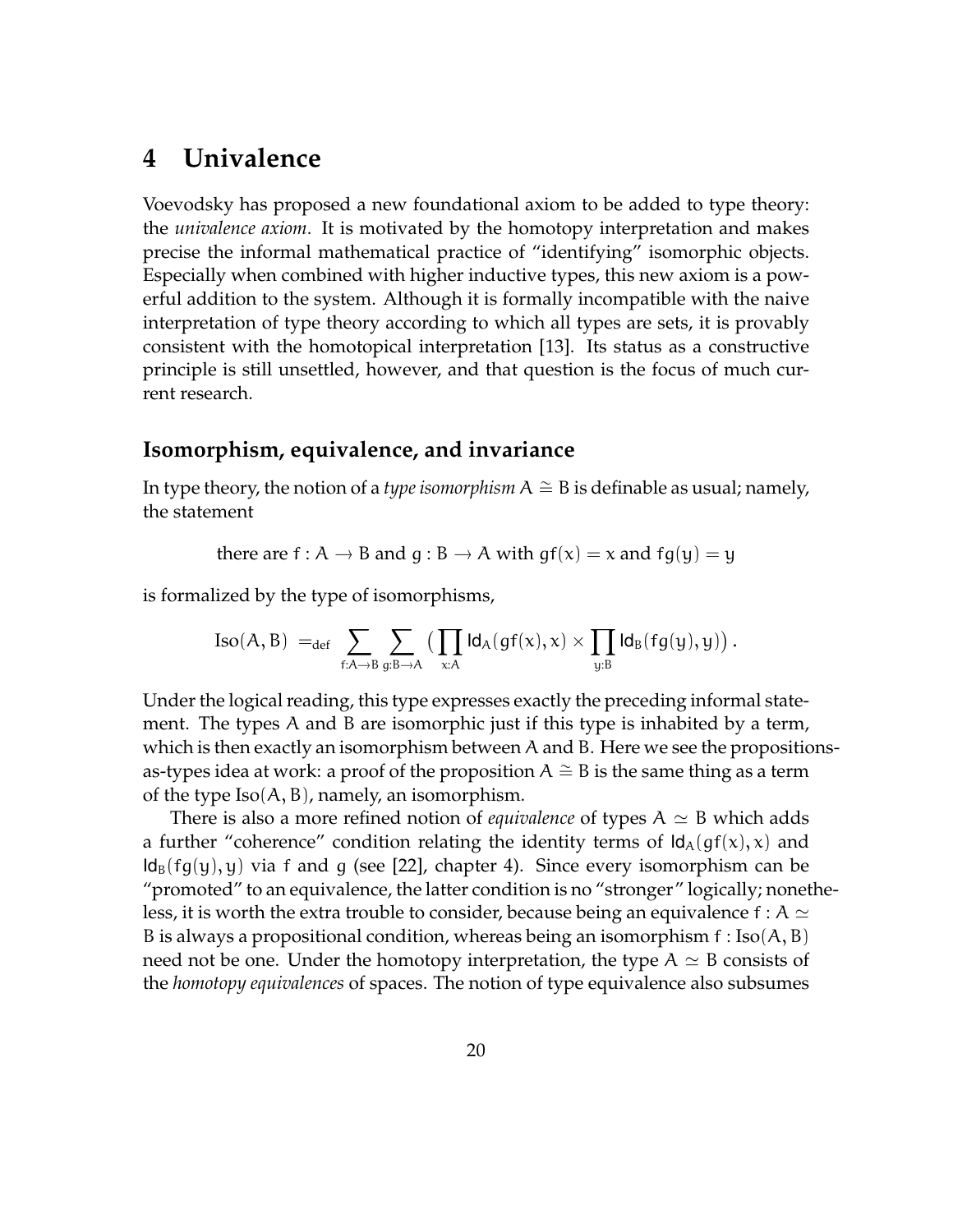*categorical equivalence* (for groupoids), *isomorphism* (for sets), and *logical equivalence* (for propositions).

Now, it is an important fact about type theory that all "definable properties"  $P(X)$  of types X (formally, any type expression with a type variable X) can be shown to respect type equivalence, in the sense that  $A \simeq B$  and  $P(A)$  imply  $P(B)$ ; indeed, if  $A \simeq B$  then  $P(A) \simeq P(B)$ . Briefly, we may say that all type-theoretic properties and concepts are *invariant*. 8 It therefore follows that equivalent types  $A \simeq B$  are *indiscernable* within the system. Thus it is natural to ask how equivalence is related to the *identity* of the types A and B.

#### **The univalence axiom**

To reason internally about identity of types A and B, we need to add to the basic system a *type universe U*, with an identity type,

$$
Id_{\mathcal{U}}(A, B)
$$

expressing the relation of identity of types. The usual rules for identity then imply that identity of types implies their equivalence (because equivalence is reflexive), and so there is a comparison map,

$$
Id_{\mathcal{U}}(A, B) \to (A \simeq B).
$$

The *univalence axiom* asserts that this map is itself an equivalence:

$$
Id_{\mathcal{U}}(A, B) \simeq (A \simeq B) \tag{UA}
$$

So UA can be read: *identity is equivalent to equivalence.* It internally identifies those types that are equivalent, and therefore indiscernable. Indeed, since UA is an equivalence, there is a map coming back:

$$
Id_{\mathcal{U}}(A, B) \longleftarrow (A \simeq B).
$$

Regarded as a map of types, we write this as  $ua : (A \simeq B) \rightarrow Id_{\mathcal{U}}(A, B)$ , which maps equivalences of types to identities between them. Read logically, ua is a proof of the statement that *equivalent types are identical*; thus in particular, isomorphic sets, groups, etc., are also identified.

<sup>&</sup>lt;sup>8</sup>This of course does not hold in set theory. For example, consider the sets  $\{\emptyset\}$  and  $\{\{\emptyset\}\}\$ , which are isomorphic but are distinguished by the property  $P(X) = (\exists x, y) x \in y \in X$ .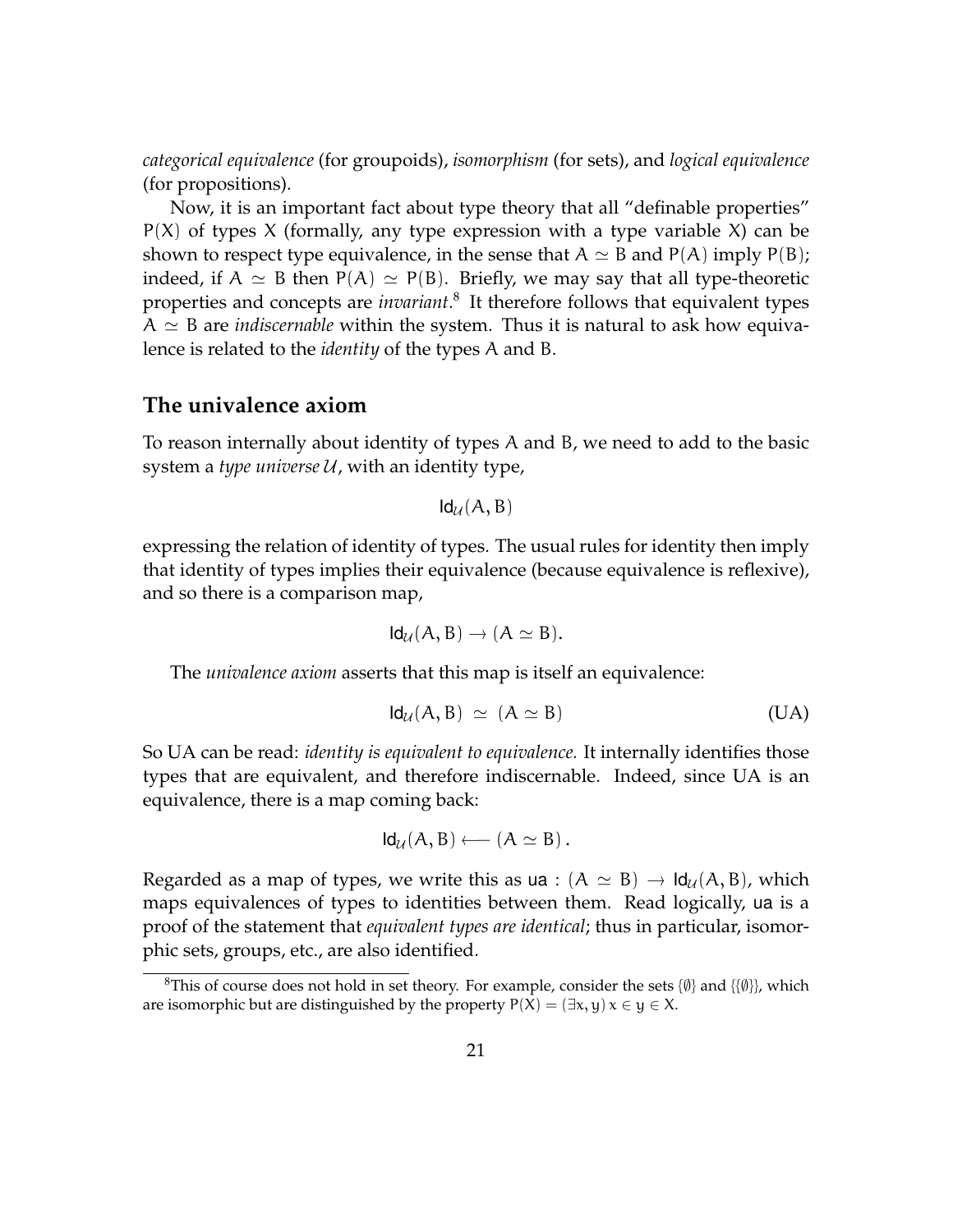Note that in the extended system with a universe  $U$ , the univalence axiom is just what is needed to maintain the above-mentioned *invariance* of all "properties"  $P(X)$ :

$$
A \simeq B \implies P(A) \simeq P(B),
$$

for we can take  $P(X) = Id_{\mathcal{U}}(A, X)$  to see that equivalent types must be identified.

Note also that UA implies that  $\mathcal{U}$ , in particular, is not a set: for there are two distinct isomorphisms 2  $\cong$  2, and these therefore correspond by UA to two distinct identity terms in  $\mathsf{Id}_{\mathcal{U}}(2,2)$ .

Finally, we mention that the computational character of UA is still an open question. The system of type theory without it has some desirable properties, like the so-called "strong normalization" of terms, which implies the decidability of the syntactic equality relation of terms  $a = b : A$ . Adding a new axiom like univalence is likely to disrupt this property, but does it completely destroy the constructive character of the system? This is one of the open questions currently under active investigation.

### **5 Synthetic reasoning**

In homotopy type theory, what is called the "synthetic" style of reasoning involves making use of the *primitive geometric element* introduced by taking the notion of a *path* as basic, rather than reducing it to maps from the real interval [0, 1]. This method is especially powerful in combination with the univalence axiom. By way of example, let us sketch the proof of the above-mentioned theorem that the fundamental group of the circle  $\mathcal S$  is the integers  $\mathbb Z$ .

#### **Computing**  $\pi_1$ S

To compute the fundamental group of the circle S, just as in the classical proof, we shall make use of the "universal cover" (see Fig. 2). As a covering space and therefore a fibration, the universal cover will be a dependent type over S, which, in the presence of a universe  $\mathcal{U}$ , is simply a map

$$
\mathsf{cov} : \mathbb{S} \longrightarrow \mathcal{U}.
$$

We can define such a type family using the recursion property of the circle; indeed, we just need the following data: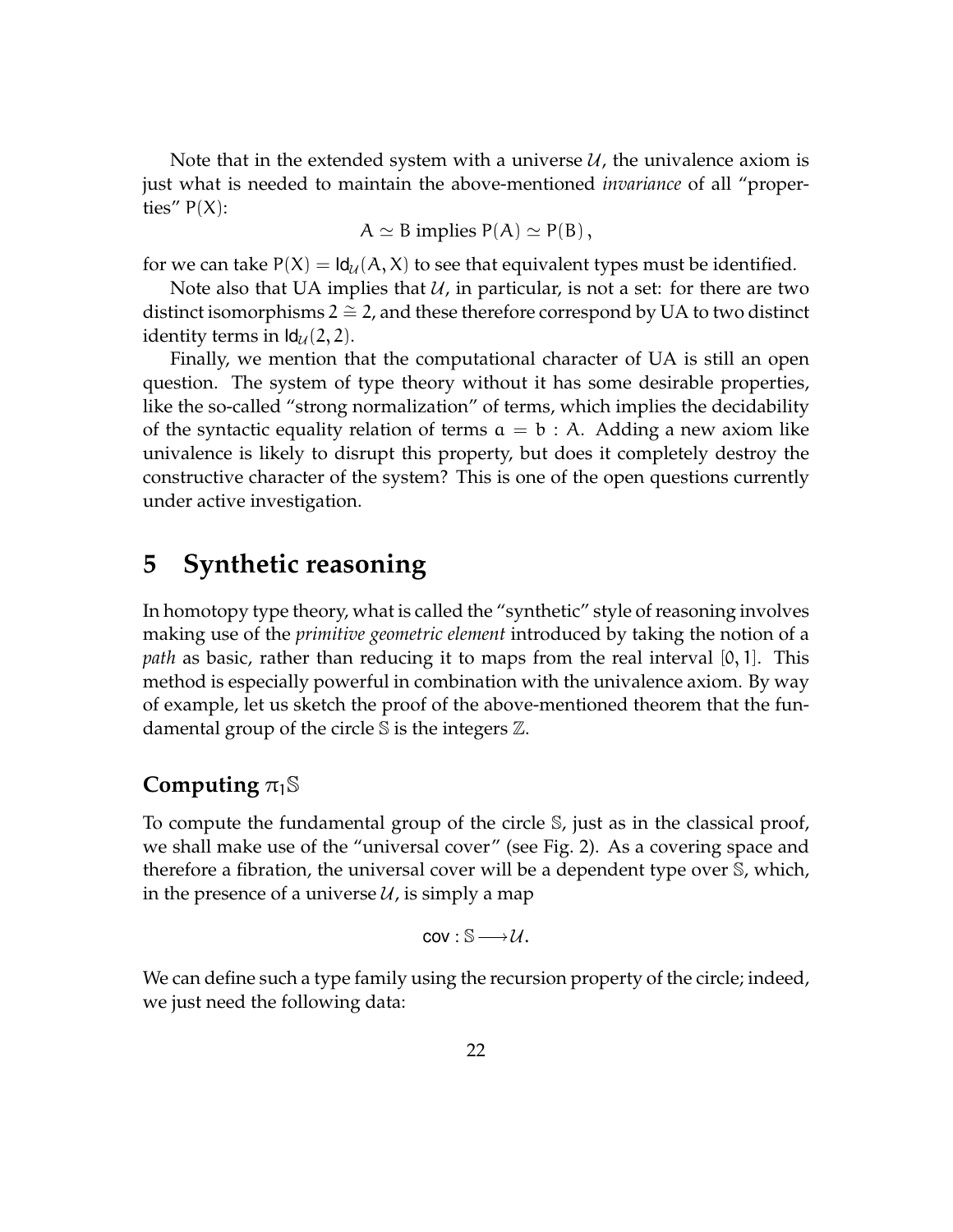

Figure 2: The winding map in classical topology

- a point  $A:U$
- a loop  $p : \text{Id}_{\mathcal{U}}(A, A)$

For the point A we shall take the integers  $\mathbb{Z}$ . By univalence, to give a loop  $p$ :  $\text{Id}_{\mathcal{U}}(A, A)$  in  $\mathcal{U}$ , it suffices to give an equivalence  $q : \mathbb{Z} \simeq \mathbb{Z}$ . But since  $\mathbb{Z}$  is a set, equivalences are just isomorphisms; so for q we can take the successor function succ :  $\mathbb{Z} \cong \mathbb{Z}$ .

**Definition** (Universal cover of S). The type family  $cov : S \rightarrow U$  is given by circle recursion with

$$
cov(base) = \mathbb{Z},
$$
  

$$
cov(loop) = ua(succ).
$$

As in classical homotopy theory, we then use the universal cover to define the "winding number" of any path p :  $\text{Id}_{\mathcal{S}}(\text{base}, \text{base})$  by wind $(p) = p_*(0)$ , where  $p_*$  is the transport operation along p. This gives a map from the type  $\Omega(S)$  of (based) loops in S to the integers,

$$
\text{wind}: \Omega(\mathbb{S}) \longrightarrow \mathbb{Z},
$$

which can be shown to be inverse to the map  $\mathbb{Z} \longrightarrow \Omega(\mathbb{S})$  defined by composing loop with itself a given number of times i,

 $i \mapsto$  loop<sup>i</sup>.

This proof can be formalized in a very efficient way, and the result is no longer than a conventional, "unformal" mathematical proof (see [16]). This is a real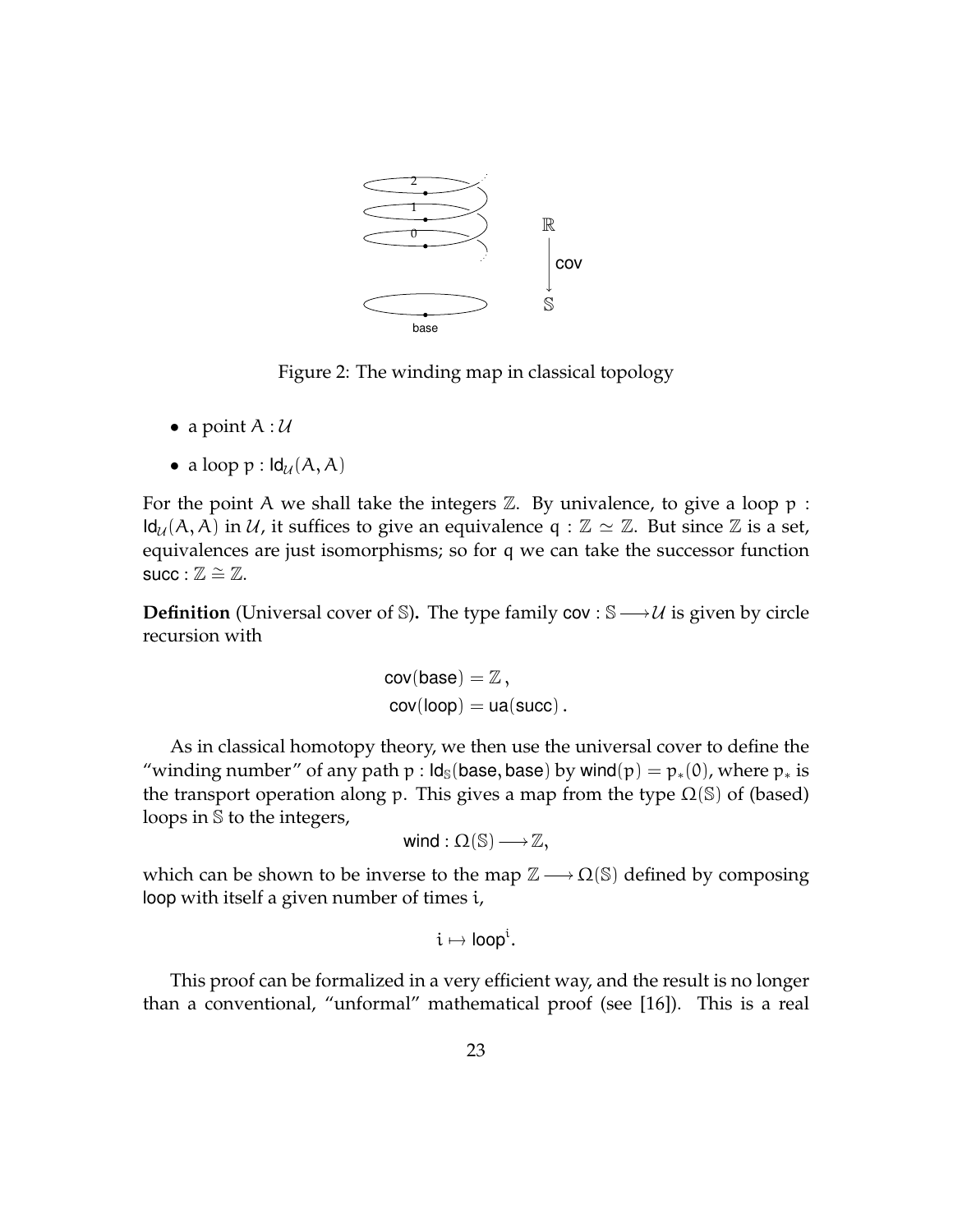advance over the traditional "analytic" style of formalization, which would require defining the circle as a subspace of the Euclidean plane  $\mathbb{R}^2$ , defining homotopies via continuous maps from the unit interval  $[0, 1]$ , using reparametrizations of paths to define their composition, defining the real numbers  $\mathbb R$  and the winding map via trigonometric functions, and so on. To be sure, those are worthwhile mathematical objects and constructions in their own right! But by avoiding the need for them in this case, the synthetic approach seems to be somehow closer to the real "essence" of the homotopical fact being proved.

#### **The cumulative hierarchy of sets**

As a final example of synthetic reasoning in the full system of homotopy type theory with higher inductive types and univalence, we consider a somewhat "experimental" construction which gives the cumulative hierarchy of sets; see [22] for the details.

Given a universe  $U$ , we make the *cumulative hierarchy* V of sets in  $U$  as a higher inductive type with the following generating constructors (we shall write  $x =_V y$ for  $\mathsf{Id}_V(x, y)$  for easier comparison with more familiar treatments):

1. For any type A : U and any map  $f : A \rightarrow V$ , there is a "set",

$$
\mathsf{set}(A,f):V.
$$

We think of  $set(A, f)$  as the image of A under f, i.e. the classical set

$$
\{f(\mathfrak{a}) \mid \mathfrak{a} \in A\}.
$$

2. For all A : U and  $f : A \rightarrow V$  and B : U and  $g : B \rightarrow V$  such that

 $(\forall a : A \exists b : B f(a) =_V g(b)) \wedge (\forall b : B \exists a : A f(a) =_V g(b)),$ 

we put in a path in V from  $set(A, f)$  to  $set(B, g)$ .

3. The "set-truncation" constructor: for all  $x, y : V$  and all  $p, q : x =_V y$ , we add a (higher) path from p to q.

In (2) we used the "logical" notation ∃ and ∀, etc., to indicate that we are working with the "propositional truncations" of the corresponding type theoretical operations  $\Sigma$  and  $\Pi$  (cf. [22] ch. 3).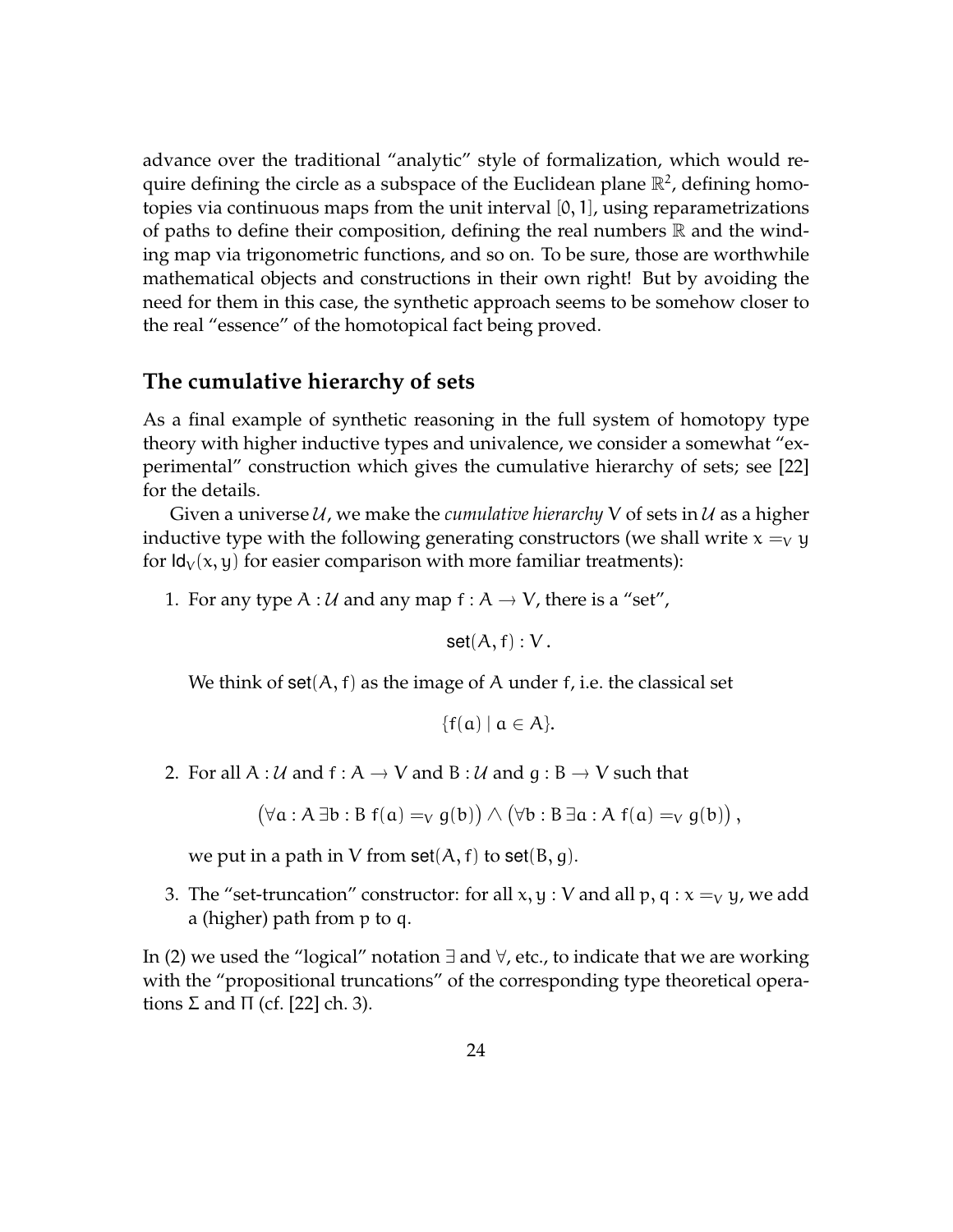Next, the membership relation  $x \in y$  is defined for elements of V by

$$
(\mathsf{x} \in \mathsf{set}(A, f)) =_{\mathsf{def}} (\exists \mathsf{a} : A. \mathsf{x} =_{\mathsf{V}} f(\mathsf{a})).
$$

One can then show entirely within the system that the resulting structure ( $V, \in$ ) satisfies *almost* all of the axioms of Aczel's constructive set theory CZF [1] (e.g. Strong Collection is missing).

Finally, assuming the usual axiom of choice just for those types that are *sets* in the sense of the homotopy levels, it then follows that  $(V, \in)$  is a model of the full system of ZFC set theory (cf. [22], ch. 10.5). The proofs of these results make essential use of the univalence axiom and have been fully formalized in the Coq proof assistant (cf. [15]).

The system just mentioned is an interesting hybrid of classical set theory and constructive type theory that not only contains a model of ZFC but also many types of higher homotopy level that do not behave like classical sets. This provides a new, more refined view of one possible relationship between classical and constructive foundations. Whereas constructive foundations are usually regarded as incompatible with classical logic, in this system the classical sets form a subsystem of constructive type theory consisting of certain objects distinguished by a natural, intrinsic, structural property—namely that their identity relation is always a proposition.

# **References**

- [1] Peter Aczel. The type theoretic interpretation of constructive set theory. In A. MacIntyre, L. Pacholski, and J. Paris, editors, *Logic Colloquium '77*, volume 96 of *Studies in Logic and the Foundations of Mathematics*, pages 55–66. North-Holland, Amsterdam, 1978.
- [2] S. Awodey. Natural models of homotopy type theory. arXiv:1406.3219.
- [3] S. Awodey. Topological representation of the lambda-calculus. *Mathematical Structures in Computer Science*, 1(10):81–96, 2000.
- [4] S. Awodey. Impredicative encodings of higher inductive types, 2015. In preparation.
- [5] S. Awodey and A. Bauer. Propositions as [types]. *Journal of Logic and Computation*, 14(4):447–471, 2004.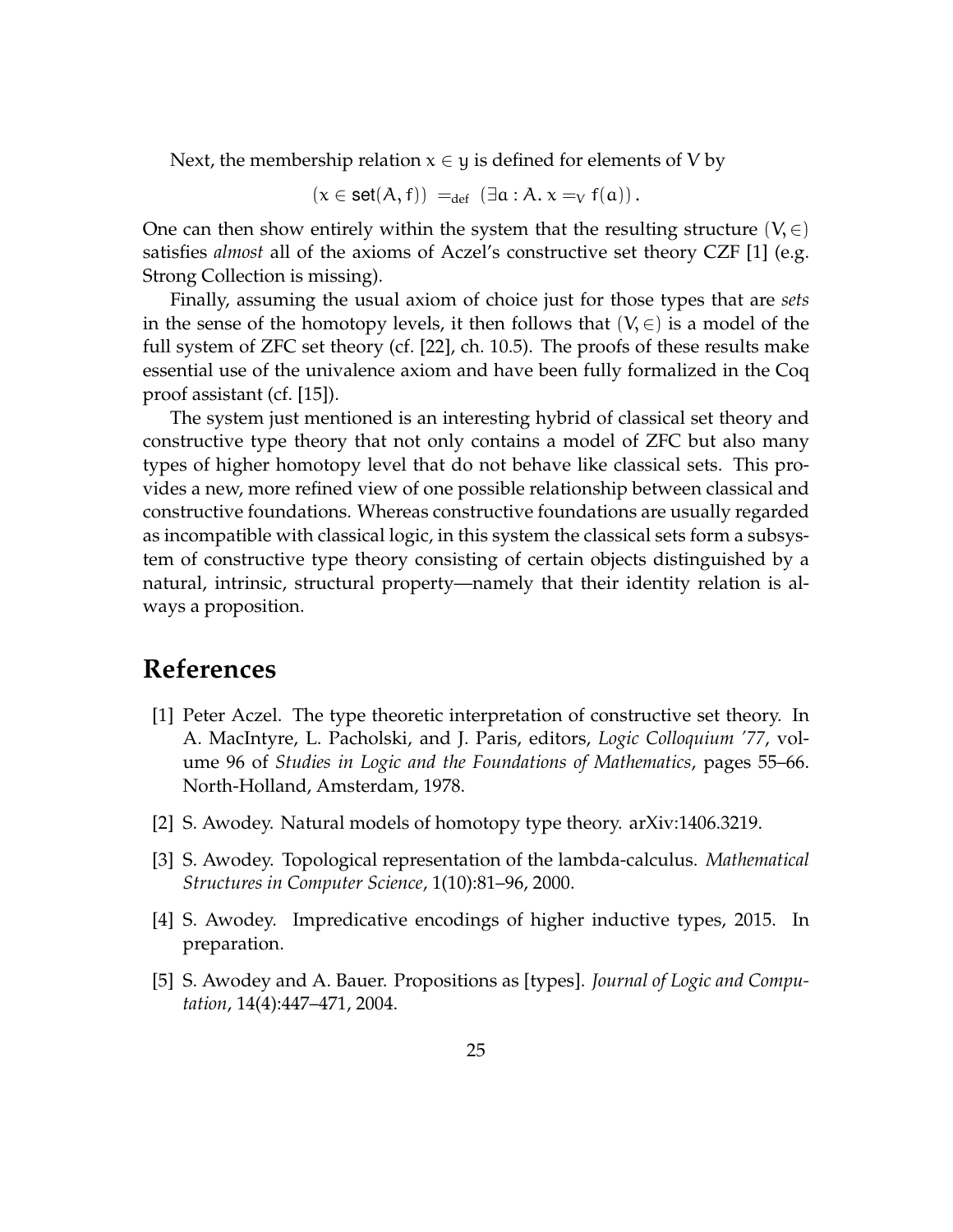- [6] S. Awodey and C. Butz. Topological completeness for higher-order logic. *Journal of Symbolic Logic*, 3(65):1168–1182, 2000.
- [7] S. Awodey, N. Gambino, and K. Sojakova. Inductive types in Homotopy Type Theory. In *Logic in Computer Science (LICS 2012)*, pages 95–104. IEEE Computer Society, 2012.
- [8] S. Awodey and M. Warren. Homotopy-theoretic models of identity types. *Mathematical Proceedings of the Cambridge Philosophical Society*, 146(1):45–55, 2009.
- [9] B. van den Berg and R. Garner. Types are weak ω-groupoids. *Journal of the London Mathematical Society*, 102(2):370–394, 2011.
- [10] N. Gambino and R. Garner. The identity type weak factorisation system. *Theoretical Computer Science*, 409(3):94—109, 2008.
- [11] M. Hofmann and T. Streicher. The groupoid interpretation of type theory. In *Twenty-five years of constructive type theory 1995*, volume 36 of *Oxford Logic Guides*, pages 83–111. Oxford Univ. Press, 1998.
- [12] F. D. Kamareddine, T. Laan, and R. P. Nederpelt. *A modern perspective on type theory: from its origins until today*. Springer, 2004.
- [13] C. Kapulkin, P. Lumsdaine, and V. Voevodsky. The simplicial model of univalent foundations. arXiv:1211.2851v1, 2012.
- [14] F.W. Lawvere. Equality in hyperdoctrines and comprehension schema as an adjoint functor. In A. Heller, editor, *Proceedings of the AMS Symposium on Pure Mathematics*, volume XVII, pages 1–14, 1970.
- [15] J. Ledent. The cumulative hierarchy of sets, 2014. Post on the Homotopy Type Theory blog.
- [16] D. Licata and M. Shulman. Calculating the fundamental group of the circle in Homotopy Type Theory. In *Logic in Computer Science (LICS 2013)*, pages 223–232. IEEE Computer Society, 2013.
- [17] P. Lumsdaine. Weak ω-categories from intensional type theory. *Logical Methods in Computer Science*, 6:1–19, 2010.